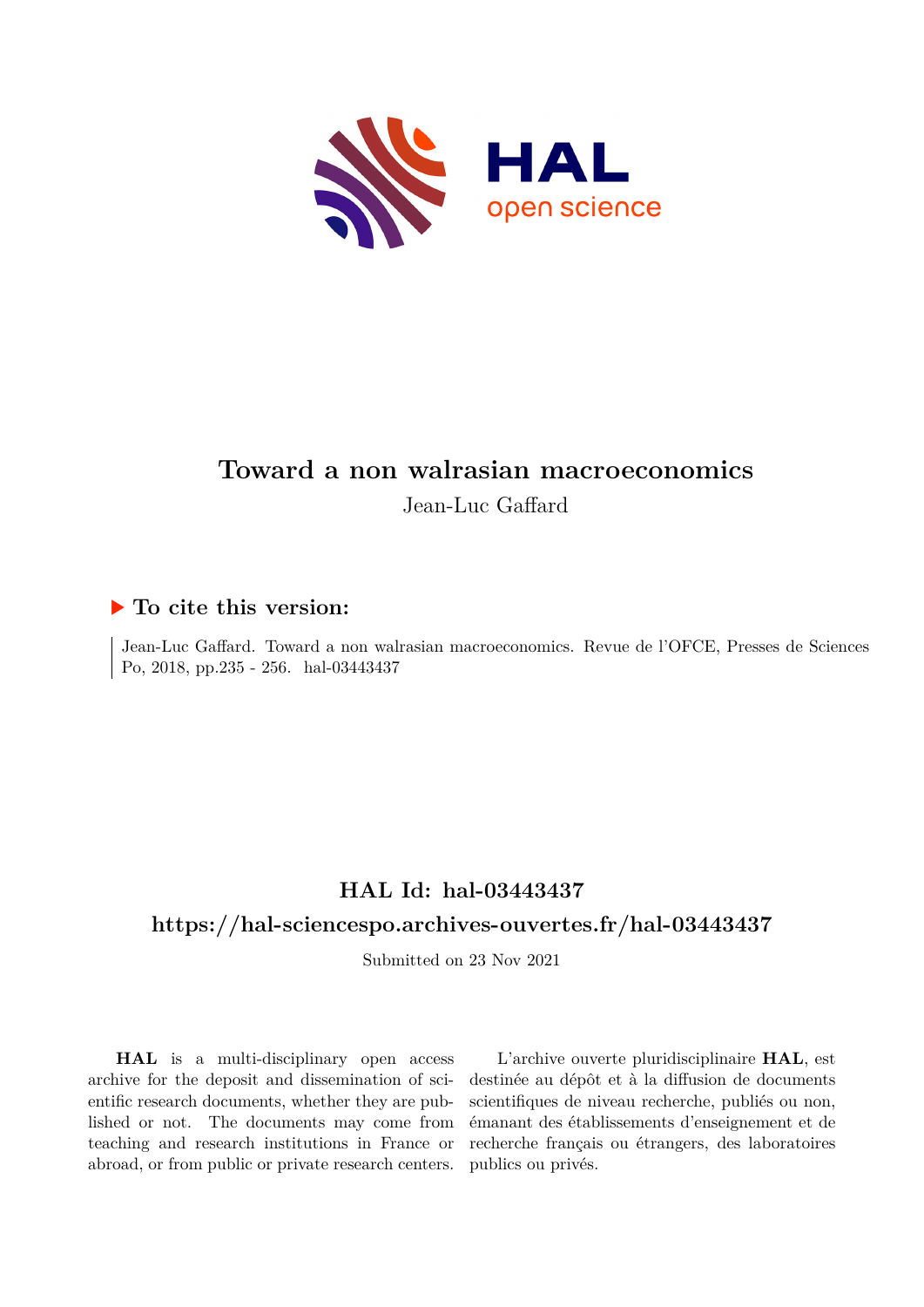## **TOWARDS A NON-WALRASIAN MACROECONOMICS**

#### **Jean-Luc Gaffard1**

*OFCE Sciences Po, University Côte d'Azur, Institut Universitaire de France*

This article aims to contrast modern macroeconomic analysis with a non-Walrasian or evolutionary macroeconomics. This debate, which returns to the forefront with each major economic crisis, concerns the nature of coordination problems and the means of resolving them. While modern macroeconomic models describe the inter-temporal optimization behaviour of consumers who are perfectly adapted to their environment and cleared markets, evolutionary macroeconomics focuses on market imbalances that require adaptive behaviours. This contrast affects monetary and fiscal policy as well as the nature of any structural reforms to be carried out. It also affects the type of modelling to be developed.

*Keywords:* imperfect knowledge, short-term, equilibrium, flexibility, long-term, structural reforms, rigidity.

Neither classical macroeconomics, which is oriented towards the examination of supply conditions, nor Keynesian macroeconomics, which focuses on demand constraints, are able to shed light on the development of market economies that by their very nature are systematically confronted with structural shocks, whether this concerns technologies, preferences or even institutional and organizational forms. Dealing with this challenge requires taking seriously the role of time and understanding how the short-term and long-term are articulated, not in the sense that short-term events might be controlled by a long-term equilibrium identified with an attractor, but because there is no long-term path other than the one resulting from the way in which

<sup>1.</sup> This article benefitted from the comments and criticisms of an anonymous referee and of Francesco Saraceno, whom I would like to thank.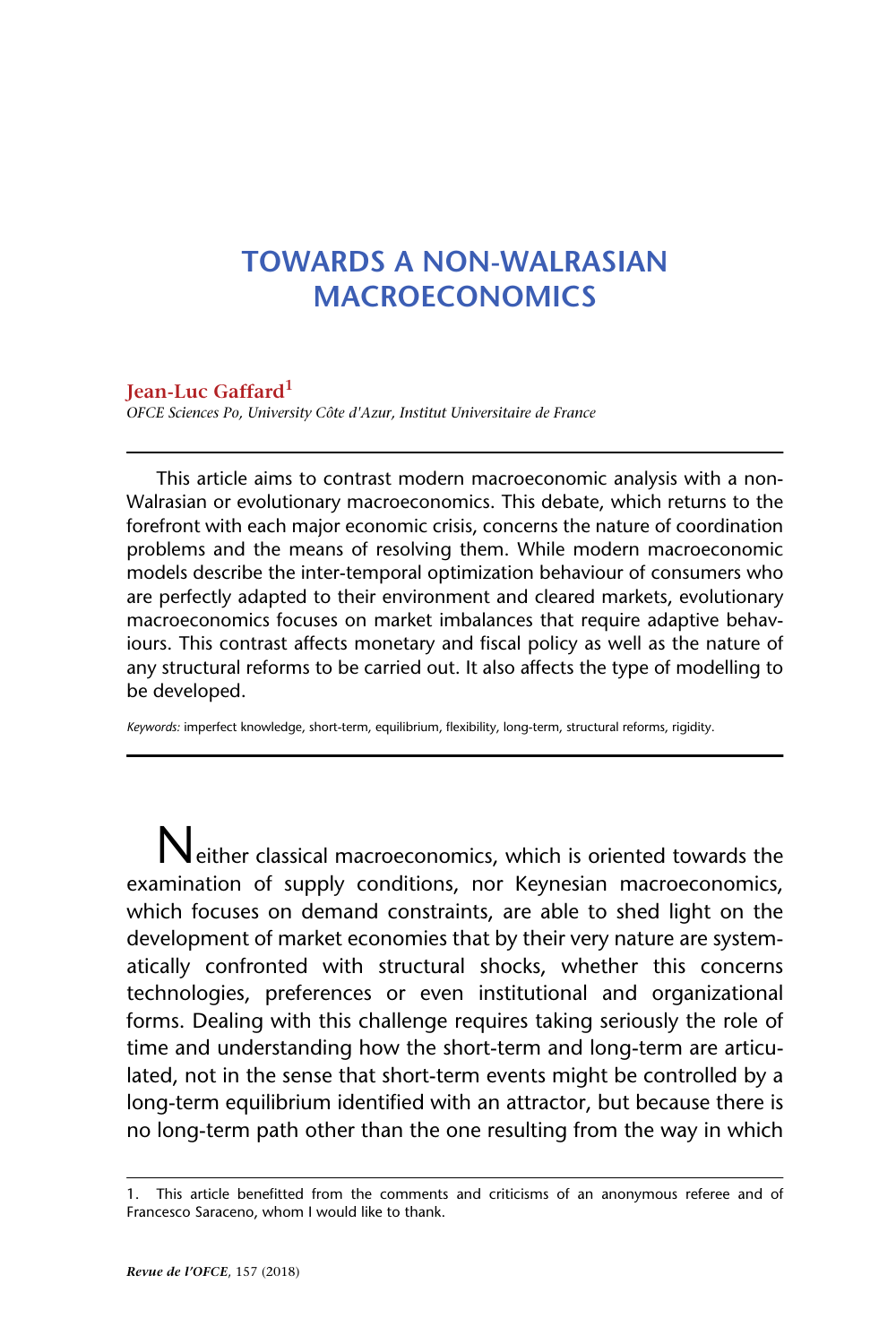short-term imbalances are linked one after another. In other words, the debate is not between a demand economics and a supply economics, but between equilibrium macroeconomics and disequilibrium macroeconomics, and more broadly between a Walrasian-inspired general equilibrium theory (dynamic and stochastic), now the paradigm of contemporary macroeconomics, and an evolutionary macroeconomics.

This debate, which inevitably brings back to the surface with every major economic crisis, deals with the nature of the coordination problems encountered and how to respond to them. For economists in the Walrasian tradition, markets are systematically cleared through the price mechanism. This is true of the *tâtonnement* mechanism elaborated by Walras as well as the renegotiation mechanism introduced by Edgeworth. This is also true of the mechanism of rational expectations according to which the errors are not correlated over time and do not call for a revision of the agents' plans. This is true, finally, of the coordination on a bad equilibrium, in a world characterised by the existence of multiple equilibria, which is revealing of bad institutions. Contemporary macroeconomics belongs to this framework. The economy described is, by definition, always in equilibrium. In counterpoint to this tradition, an *evolutionary* macroeconomics, which we will call *non-Walrasian*, or which could also be called Marshallian, retains as a coordination failure, not coordination on a bad equilibrium, but market imbalances that call for sequential adjustments in prices and quantities.

The purpose of the following is to establish the fragments of this non-Walrasian macroeconomics by walking in the footsteps of Smith, Ricardo, Wicksell, Marshall and Keynes as Hicks (1933, 1947, 1956, 1973, 1974 , 1979, 1990) and Leijonhufvud (1968, 1990, 1992, 2000, 2006, 2008, 2009) did: these references highlight that the question is not whether one is orthodox or heterodox, or whether one intends to join one school of thought or another, but rather the need to identify the appropriate methods for dealing with a given subject, in this case the *viability* conditions of a market economy confronted with recurrent structural shocks.

#### **1. The Paradigm of Contemporary Macroeconomics**

Contemporary macroeconomics, in whichever version, is the product of two analytical ruptures and of a sort of reconciliation. The first of these ruptures is that introduced between the short term and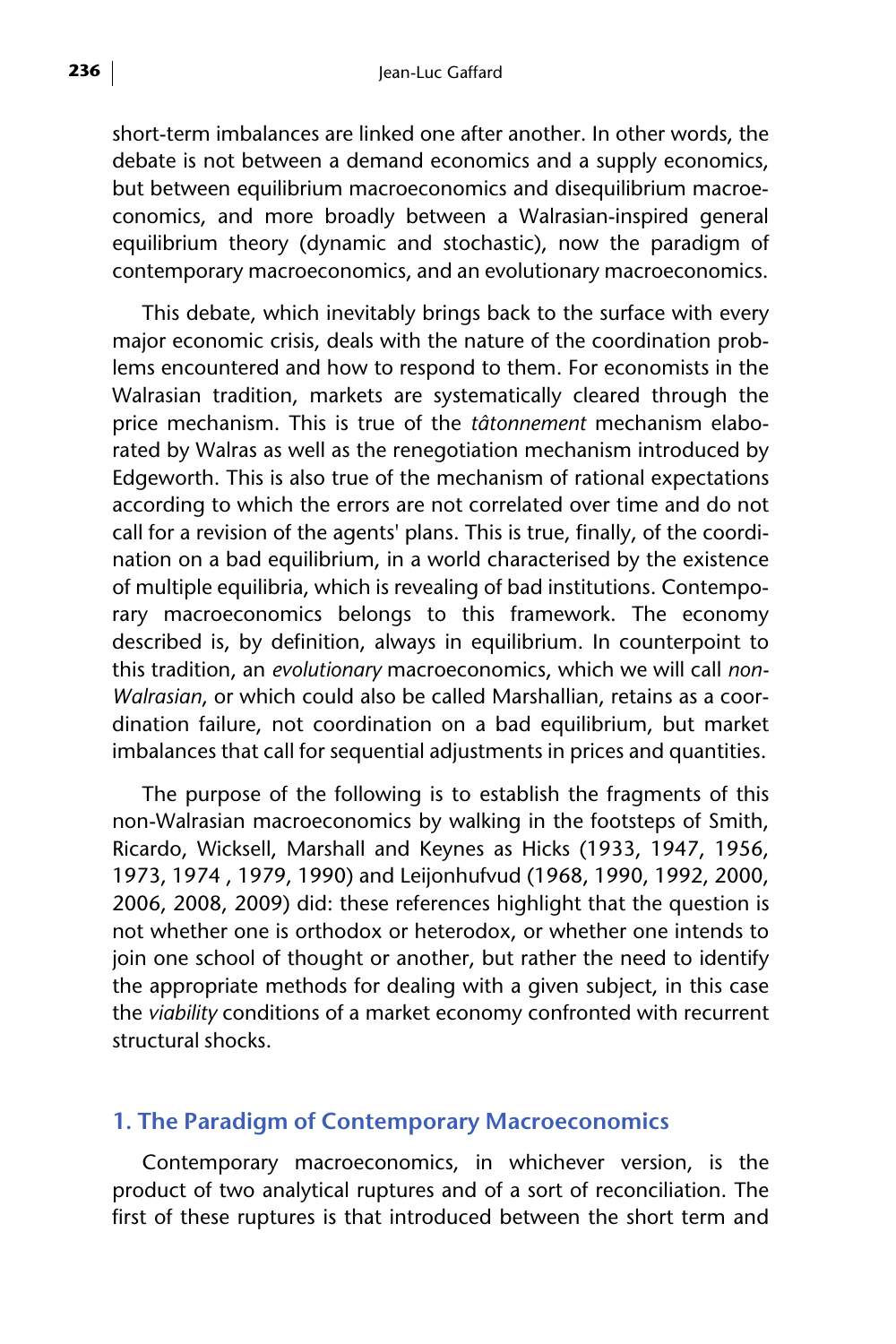the long term, between fluctuations attributed to changes in demand and supply-driven growth, be it demographic supply or technological supply. The second of these ruptures is that which dissociates the rate of inflation resulting from fiscal and monetary drifts, for which the government is responsible, and the rate of unemployment whose natural or structural level reflects the degree of imperfection that affects the markets for goods as well as the labour market. The reconciliation consists in defining a long-term equilibrium, entirely determined by technologies, preferences and institutions, which is the unique attractor, meaning that any deviation is absorbed, if not immediately, at least in the short term.

A doctrinal corpus was thus formed that is common to economists of the new classical school and those of the new Keynesian school; both retain real business cycles as a benchmark and predict that getting closer to it can only improve the overall well-being. What is new analytically and methodologically stems from the fact that the equilibrium is no longer associated with a steady state, but takes the form of cycles impelled by successive productivity shocks, to which consumers maximizing their utility and endowed with rational expectations respond.

The reference is that of a dynamic and stochastic general equilibrium, the modern version of the general market equilibrium analysed by Walras, characterized by perfect information communicated by the price system, full competition, the neutrality of money and the absence of government. In these conditions it is no surprise that the rules enacted to achieve such an equilibrium involve making markets more flexible through structural reforms, ensuring monetary neutrality, setting up an independent central bank dedicated at targeting a nearzero inflation rate, ensuring that the public budgets are strictly balanced, and even cutting both public taxes and expenditures in order to disrupt as little as possible what is deemed to be an optimal allocation of resources resulting from private choices.

The debate on the scope of structural reforms is a perfect illustration of what currently unites and divides economists who share this same vision of economic dynamics. For some, structural reforms are efficient in both the short and long term. They believe that the prospect of future gains associated with these reforms will on its own lead to an increase in permanent income, encouraging households to consume more and firms to invest more, even if the implementation of these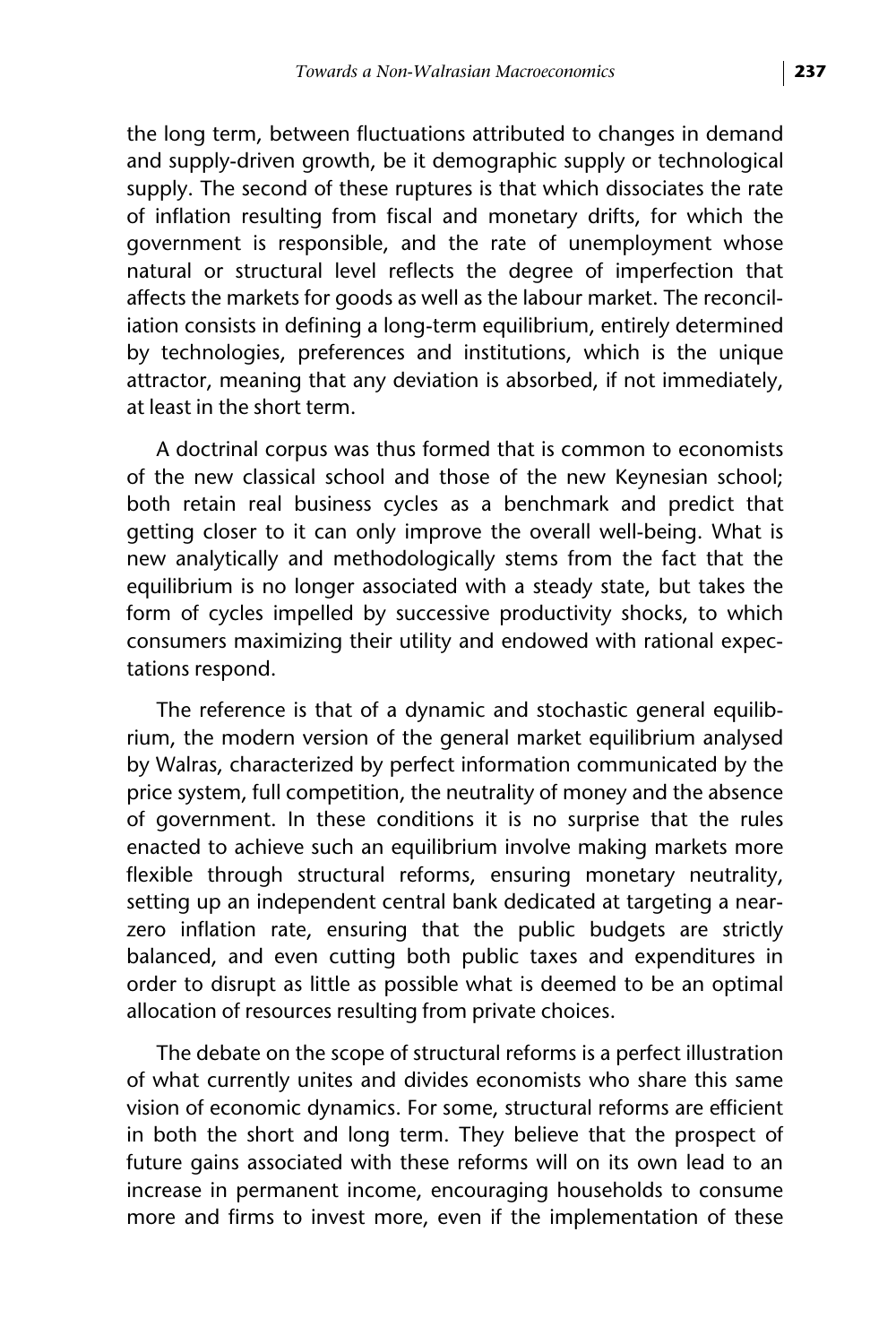reforms is likely to reduce current income. Others believe that, while these reforms are still considered as appropriate in the long term, the possible fall in demand in the short-term could have an impact on the potential growth rate due to the destruction they induce of physical and human capital. They consider, then, that measures to prevent a recession are necessary, which imply additional public spending and the acceptance of a temporary increase in public debt. These hysteresis effects can, however, only really be put forward if we abandon the hypothesis of rational expectations – in other words, if we recognize that knowledge is imperfect rather than sticking to an interplay of frictions leading to price rigidity.

According to this approach, money and finance are neutral in the long term if not even in the short term. The dichotomy between a real sector and a monetary sector is *de facto* maintained. Monetary and financial failures are not ignored. But they are the result of the inappropriate behaviour of a central bank that complies with the injunctions of impecunious governments or of commercial banks that wind up granting loans regardless of the solvency of the public and private borrowers. The solution therefore lies in imposing rules on a now independent central bank and in developing financial markets which are opportunistically said to be efficient in that they set asset prices that are consistent with fundamentals.

The essence of this analytic corpus is to describe an economy *out of time,* represented as a system self-regulated by market forces and subject only to frictions attributable to bad behaviours. Present and future decisions are *de facto* synchronized and fully coordinated with each other. An objective reality is presumed to pre-exist justifying the hypothesis of rational expectations.

#### **2. The Foundations of a Disequilibrium Macroeconomics**

Recent experience, in particular in a Europe experiencing mounting disorder, shows that the self-regulating mechanisms of the market can be blocked, due not to exogenous shocks, but to a sequence of imbalances that are in the very nature of capitalist market economies, without needing to point out market imperfections or deviant behaviour, but simply recognizing that knowledge is imperfect. The attempt to reconcile microeconomics and macroeconomics, in short, to unify macroeconomics, which is at the heart of analysis in terms of real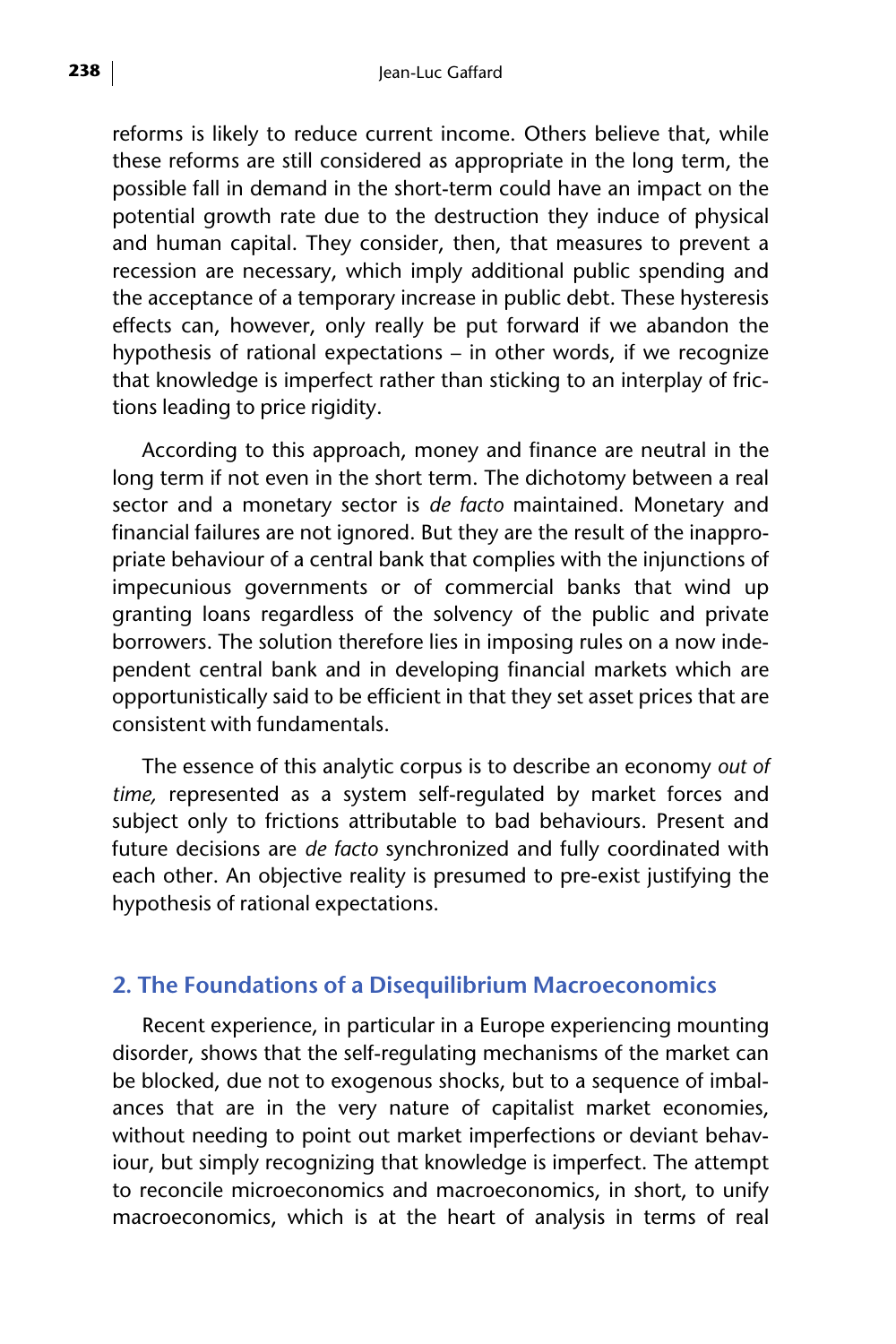cycles, is still an objective, but on the condition of proceeding with a radical reversal of perspective. This implies considering that the shortterm disequilibria affect the long-term profile of the economy, that growth is not independent of fluctuations, and that a real economy is always in disequilibrium due simply to ignorance about future change (Hicks, 1933). In fact, two very different characterizations of economic dynamics need to be distinguished in the literature (Day, 1993). In one, the behaviour of agents *adapted* to their environment is described by optimal strategies with regard to technologies and preferences and all the possible future consequences of their actions. In the other, the issue is how an economy works in which agents *adapt*, prices evolve and exchanges take place *out of equilibrium*.

According to the latter approach, inputs are dissociated from outputs and costs from proceeds. These distortions are transmitted over time, making the evolution of the economy depend on what happens step by step. Let us consider the case of a major innovation characterized by the fact that the construction cost of a new productive capacity exceeds the replacement cost of the existing one, more than counterbalanced, of course, by a reduction of its utilization cost and an increase of its efficiency (Hicks 1973). With given resources, the investment measured in units of productive capacity is reduced due to the increase in the unit construction cost. If wages are fixed, at the end of the construction period of the new productive capacity there will be a lower productive capacity in general, which will result in a fall of gross output and then in employment. This, we may recall, is the case of Ricardo's machinery effect, which shows how the unemployment resulting from technical progress is not due to the specific features of the new technology introduced, superior by definition, but to the economic conditions of the transition process from the old to the new technology. With flexible wages, and full employment, the increase in construction costs will nevertheless bring about a fall of gross output, associated now with a fall in labour productivity, which will no longer measure the efficiency of the technology but the difficulties of the transition.

True, in the specific analysis carried out by Hicks, an *ad hoc* hypothesis, that of *full performance* of the economy, allows a continuous matching of supply and demand and the convergence to a new equilibrium, with the consequence that unemployment is fully reabsorbed, thus reducing the traverse to a predetermined mechanical trajectory.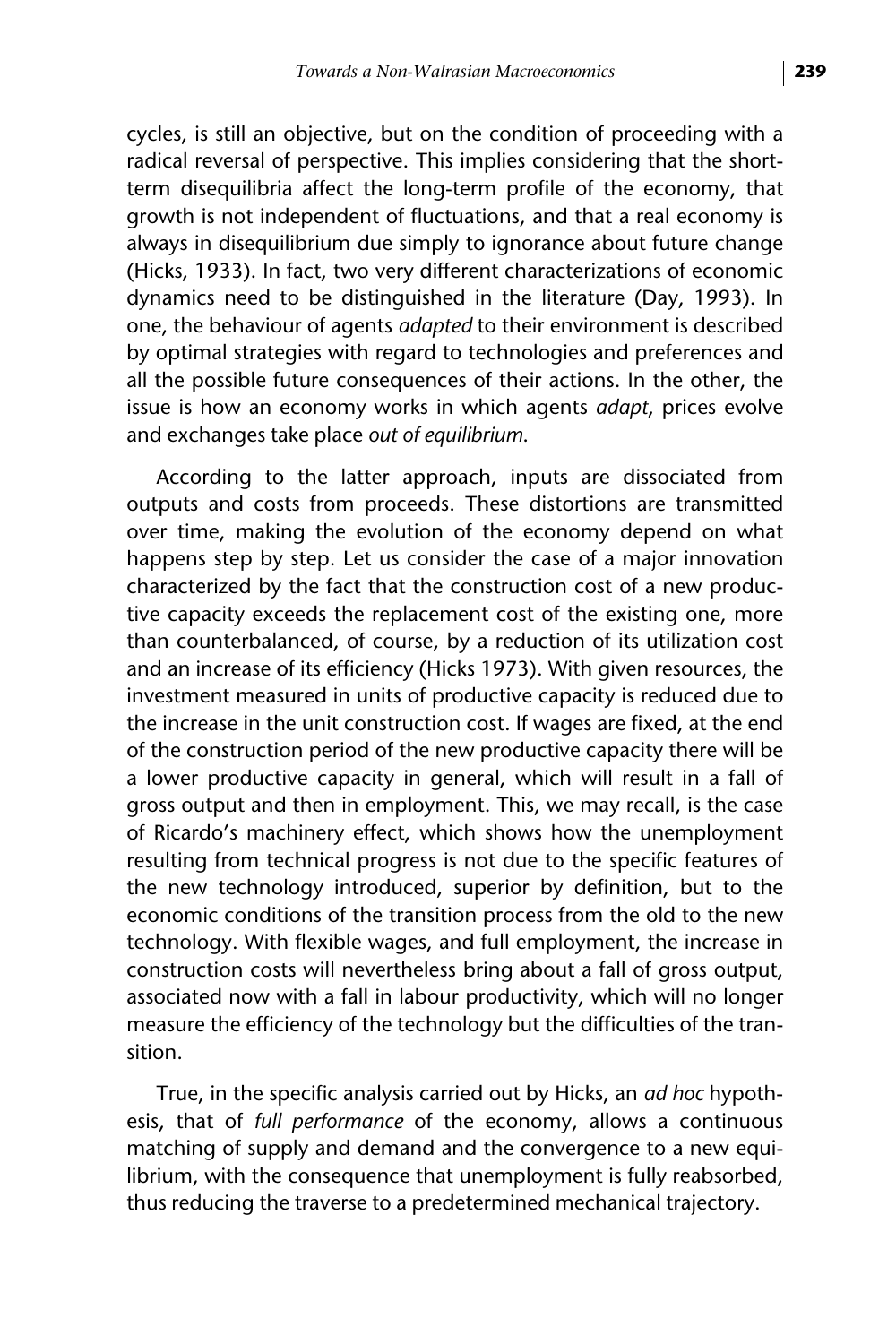However, this shortcoming should not hide the thorough analytical advance that the Hicks model implies. As a matter of fact the question is not to know whether it provides an analytical framework able to deal properly with all the features of qualitative changes, but whether it deals properly with one essential dimension of change characterized by the phenomena of novelty and hysteresis. The crucial point, here, is that unemployment is not the consequence of the specific properties of the new technology, but rather a feature of the very process of change: as a matter of fact, the result of the sequential interaction between the decisions and constraints sketching out this process. The simplifying hypothesis adopted by Hicks, which amounts to make specific reference to a perfect barter economy, doesn't actually affect the basic structure of the model. The effects of a distortion of productive capacity on productivity and employment, brought to light with the model, emerge in all circumstances and not only in the case of a perfect barter economy.

The distortions introduced in the temporal structure of production coupled with the lack of perfect knowledge produce variations in the apparent productivity of labour and profitability, inflationary or deflationary pressures, deficits or surpluses in trade balances, and budget deficits or surpluses. These imbalances are not reducible to market failures or deviant behavior. They are in the nature of the processes of change. It is illusory, if not dangerous, to want to eradicate them *ab initio*. They are transitory phenomena that are as necessary as they are compelled. The *viability* of the paths followed by the economy requires containing them through appropriate *institutions* that cannot be reduced to intangible rules.

Because there is a time needed to build a production capacity, choices cannot be simultaneous as is assumed in dynamic, stochastic general equilibrium models. It happens, as Keynes pointed out, that a decision to save today is not the same as a decision to consume tomorrow. Taking stock of the time needed to invest in productive assets does not dispense with examining the conditions that make it possible to do this. Firms may not want or be able to do the intertemporal trade of expected revenues from future output for the factor services needed to produce this output. Sometimes they cannot and do not want to finance productive investment. This inter-temporal failure of demand cannot be resolved simply by cutting interest rates (Leijonhufvud, 2008).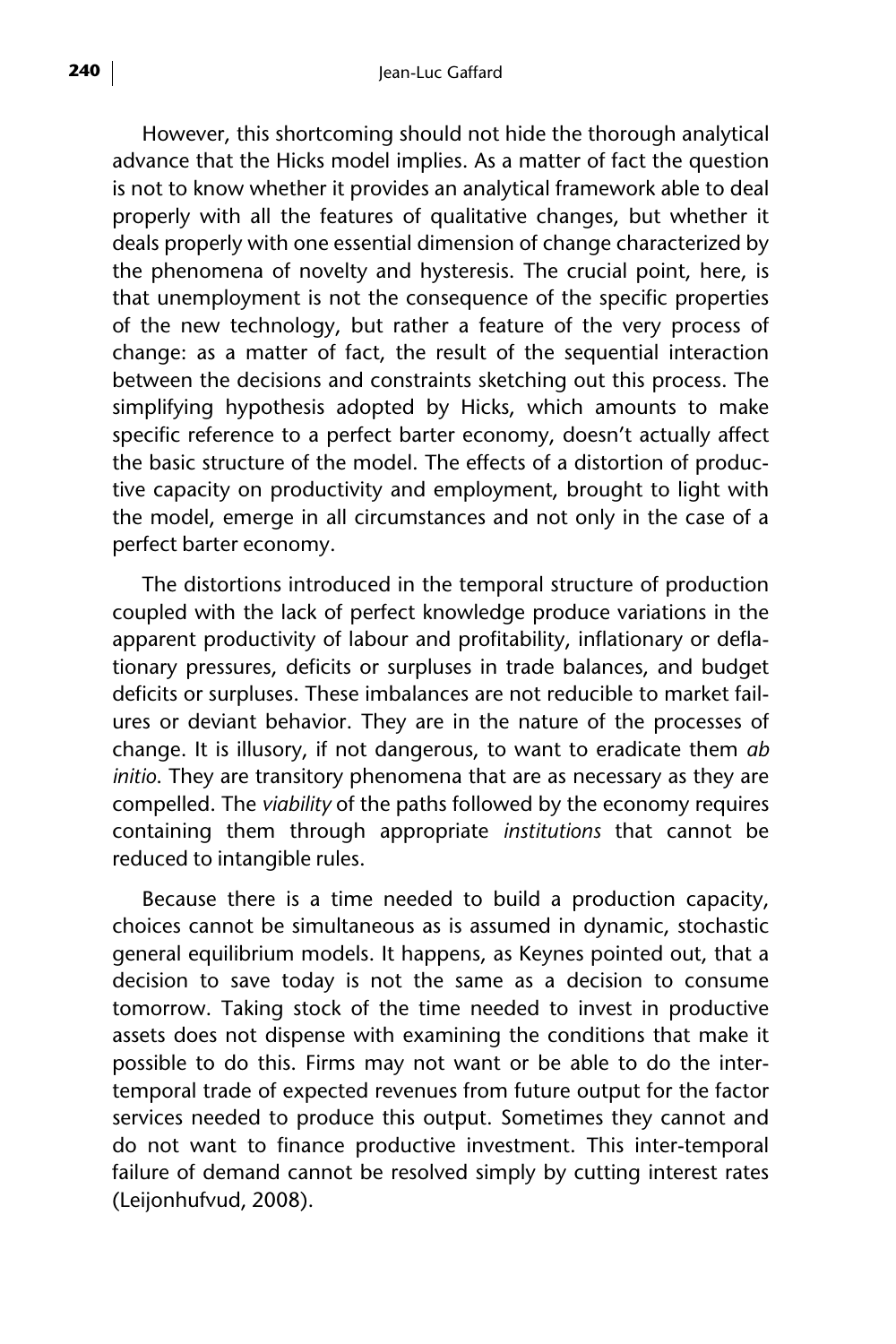Industrial strategy and economic policy that obey *adaptive* behaviours and are decided *en route* set the path followed, without it being predetermined. Growth – stronger or weaker, steadier or more fluctuating – depends on it. The inflation rate and unemployment rate are joint products and therefore cannot be dissociated from one another, even if the relationship between them is not stable. Money and finance are not neutral, neither in the short nor long-term. There is no natural interest rate, no natural unemployment rate, and no potential growth rate that obeys strictly real forces, but rather variables that respond to the conditions of adjustment on markets in disequilibrium (Tobin, 1972, 1995).

The path is created by walking it. There is therefore no attractor, nor can there be any rational expectations. Private choices do, of course, react to economic policy choices, but the reverse is equally true. In short, the acquisition of knowledge, which remains imperfect, is the result of out-of-equilibrium interactions, taking place step by step, between economic agents as well as the institutions regulating their behaviour. The challenge for all decision-makers lies in mastering clocks, indeed in their ability to project themselves over a sufficiently lengthy time.

In this perspective, stocks may act as buffers between physical inflows and outflows, and between financial income and expenditure flows (Leijonhufvud 1973). In particular, stocks of liquid assets allow expenditures to be maintained when revenues fall off. Thus real world economies could be more robust than pure flow models would suggest. However, if disturbances are of an unexpectedly large magnitude, buffer stocks may be exhausted and a tight income constraint takes over.

Moreover, the role of real and financial stocks is ambivalent. On one hand, they may effectively act as buffers. On the other hand, they may reinforce the multiplier effect. Debts may act as buffers as well as amplify demand constraints. Thus, deflation increases the real value of existing debt, and the price effects may themselves be deviation amplifying. An increasing indebtedness of households, which may hide, for a while, the effects on output of large displacements of potential demand, will end by affecting current spending, when it appears that these households are insolvent.

Clearly, given technologies and/or preferences cannot univocally determine production and consumption paths, and hence the evolu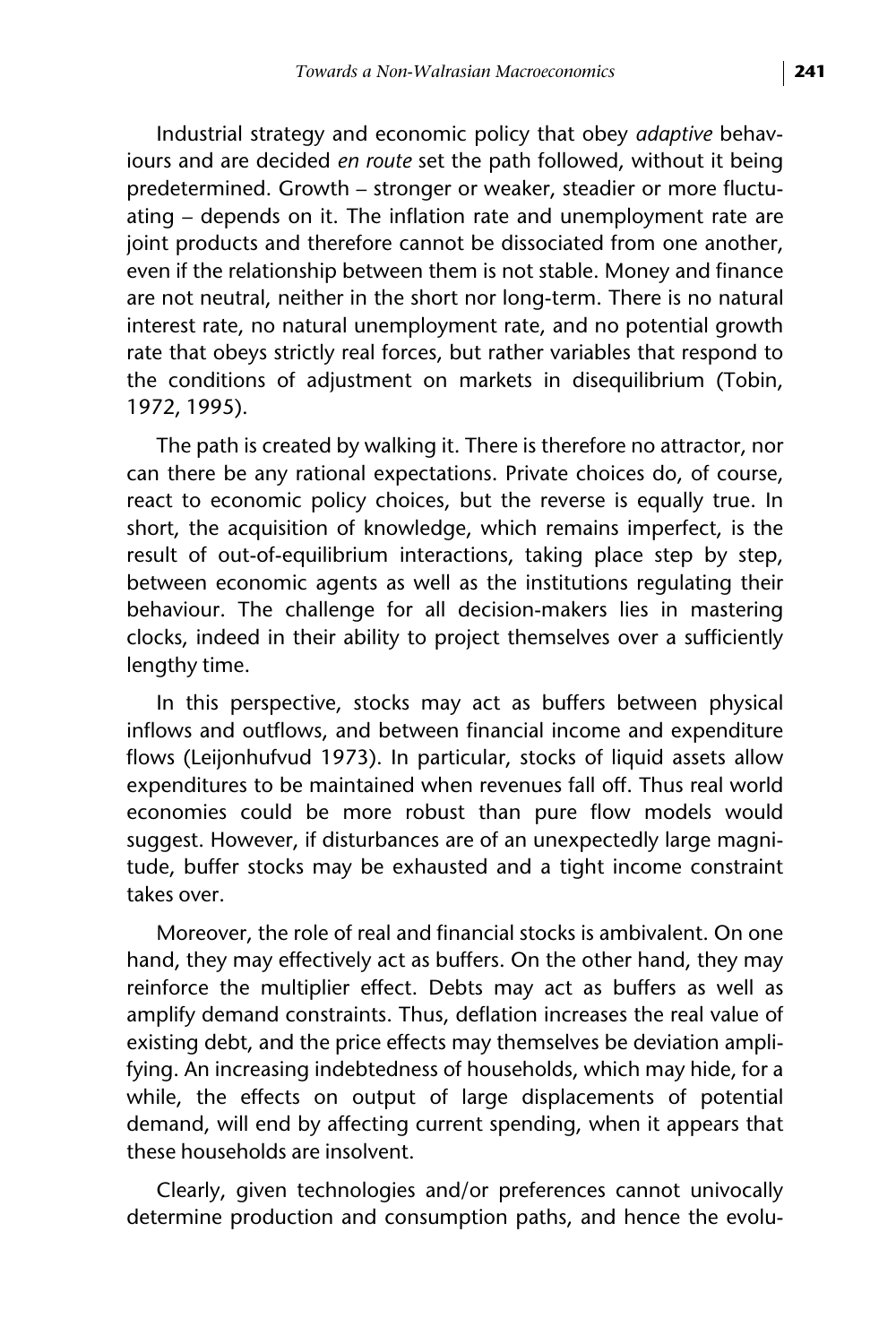tion of the economy, as standard economic models purport. Because of ignorance of future changes in technologies and preferences and still more of the consequences of these changes, a long-term equilibrium is never attainable (Hicks 1933 p. 32).

### **3. Price Flexibility in Question**

To deal with change in this way, by emphasizing the coordination failures and the means of dealing with them, inevitably leads to questioning the effects of a greater or lesser degree of price and wage flexibility. Variations in each of these play a role in medium-term developments in the economy due to the associated changes in income, and they dominate the course of events (Solow, 2000). Doing away with the principle of total flexibility, which would make prices instantly be equilibrium prices, rendering pointless any reflection about a coordination that is supposedly instantaneously achieved, raises the issue of the impact of the degree of price flexibility on the way the imbalances develop. It is commonly accepted that, by increasing the debt burden, a general fall in prices increases supply surpluses rather than reducing them. Leaving aside this deflationary situation, the discussion is still open. There is, nevertheless, a presumption that prices that are too brutally and excessively flexible are damaging. Marshall was fully aware of this when he insisted on the impact of adjustment speeds on market dynamics, emphasizing the possibility of chaotic fluctuations in the case of flexibility in prices and quantities, thereby making a case for shortterm fixed prices in order to avoid this chaos (Leijonhufvud, 1994).

There are several dimensions to the problem. Excessive price changes are likely to create greater uncertainty, which affects the value of corporate assets, exacerbating fluctuations in overall output through the effects on production, hiring and investment decisions (Stiglitz, 1999).

Price variations, when they go in the wrong direction and become excessive, can contribute to amplifying disturbances that affect the structure of production capacity. They lead to alternating between the excessive destruction of capacity and bottlenecks, inevitably causing erratic fluctuations in output and consequently a fall in the growth rate (Amendola and Gaffard, 1988, 1998, 2006).

Price volatility reveals the inability of agents to make a reliable economic calculation, which leads them to react instantaneously to current events and to shelve investment plans made in the past. The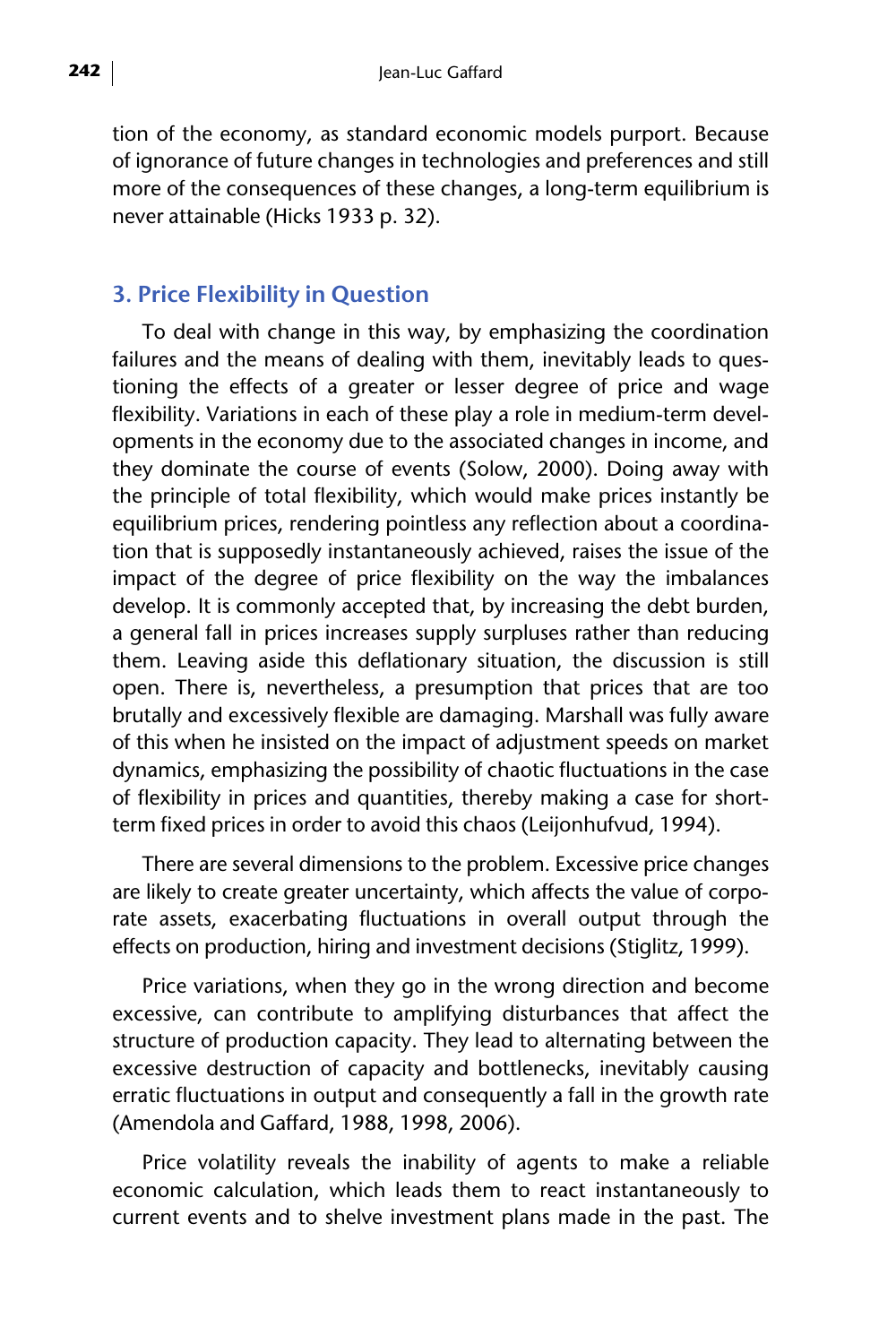shortening of their time horizons and price volatility interact to destroy production capacity (Heymann and Leijonhufvud, 1996; Leijonhufvud, 1997).

In these circumstances, the criticism aimed at analyses that recognize the existence of imbalanced markets, i.e. that they violate the assumption of individual rationality by denying that agents are capable of exploiting the gains in exchanges, does not hold. Relative price rigidity comes from rational behaviour insofar as it is a factor of *viability* of an economy facing structural changes amidst an uncertain future.

The question of the impact of more or less price flexibility in a context of market imbalances and agent heterogeneity sheds light on the true costs of inflation (Heymann and Leijonhufvud, 1996; Leijonhufvud, 1977, 1997). These costs result from the disorder created, beyond a certain threshold, in relative prices, in the distribution of income and wealth, and in the temporal structure of production capacity, by resulting in preventing market mechanisms from functioning properly. The real problem that agents face is not that they take a change in the general level of prices for a change in relative prices, but that they are unable to correctly interpret the price signals that result from relative price changes due to the inflationary process. As a result, the necessary reallocations of resources are not made, while others are made that should not be. While excessively low inflation is costly in terms of lost jobs, which also makes the necessary structural adaptations more difficult, high inflation goes hand in hand with a shortening of the time horizon, a decline in investment and destruction that threatens the viability of the economy (Georgescu-Roegen, 1968). While sticky prices provide an anchor that helps stabilize the economy, excessively flexible and erratic prices lead to destroying inter-temporal stability, possibly creating the conditions for high inflation (Heymann and Leijonhufvud, 1996; Leijonhufvud, 1997).

What is true of the prices of goods holds just as much for wages. Wages are, if not rigid, then at least sticky, since employers are reluctant to raise wages too much because of a shortage of labour for fear of disrupting the established differentials, and they are just as reluctant to lower wages due to unemployment for fear of alienating those they employ. This rigidity is not a matter of a monetary illusion, it is a question of continuity as well as equity (Hicks, 1975). If excessive wage flexibility occurs, it could be the signal that behaviour is dominating that breaks up continuity, disrupts economic calculations and reduces the time horizon of economic agents to the detriment of growth.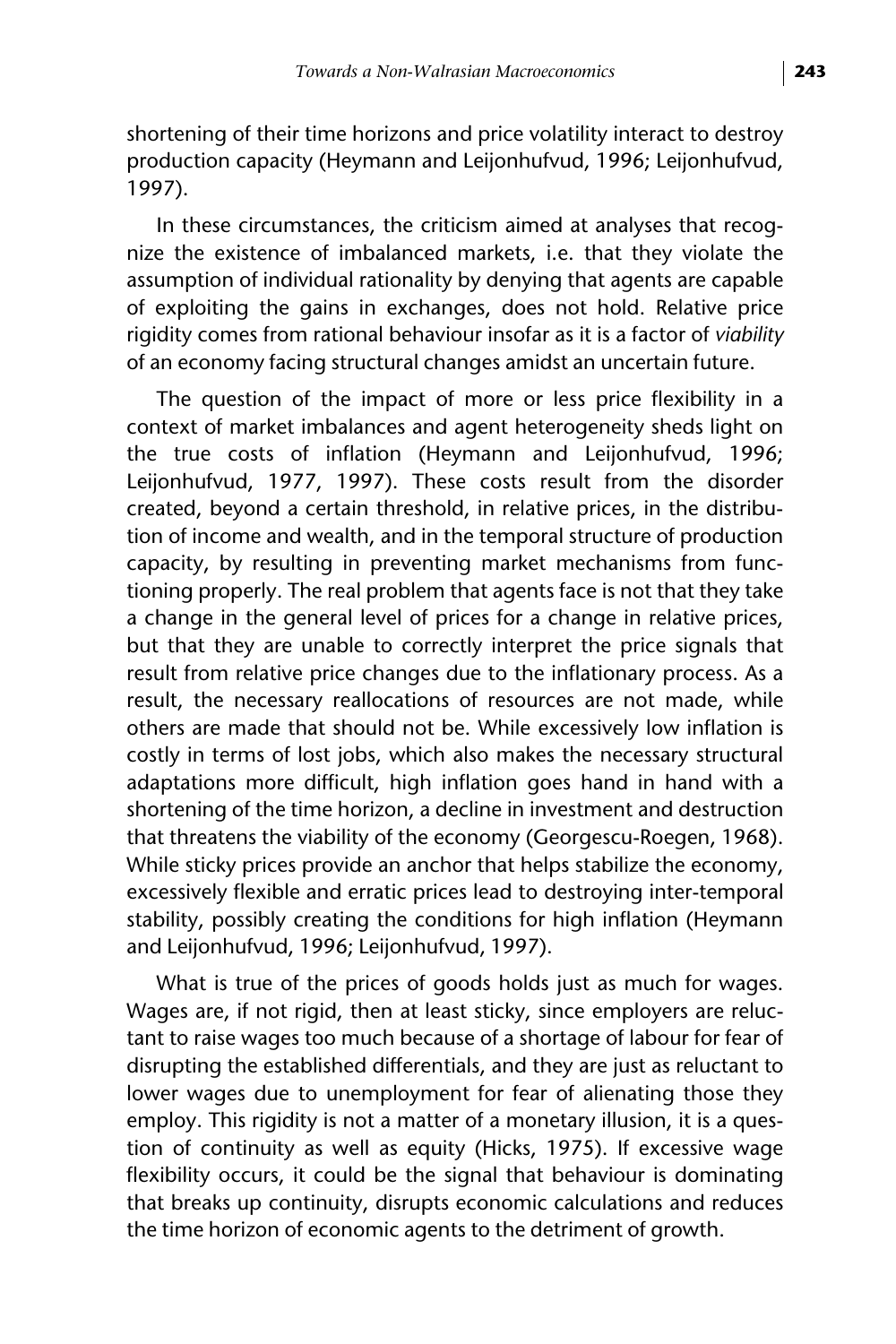#### **4. Monetary Policy: Rules Versus Discretionary Choices**

Out of equilibrium, it is difficult to maintain the proposition that monetary policy must be dedicated exclusively to maintaining stable prices, for two reasons: there is no evidence that it is necessary to systematically thwart inflationary pressures; and it may be necessary to conduct monetary policy with the aim of counteracting the risk of global instability. This affects the rules that must be applied.

When monetary policy responds to real shocks whose adverse effects are not countered by price flexibility, simply because the optimal prices are not known and because a high price flexibility is no guarantee of discovering them, fighting against any inflationary drift will not be sufficient to restore growth. On the contrary, inflationary pressures, in this case transitory, must be accepted in order to re-establish a quasi-steady state when the required investment results in a distribution of purchasing power without an immediate counterpart in terms of the supply of consumer goods. The reason is that building new production capacity *takes time*. This is the case in an economy undergoing reconstruction (Hicks, 1947), but also in an economy facing a technological shock that results in creative destruction. Combating these pressures systematically would simply wind up penalizing investment and preventing the transition from being successful (Amendola and Gaffard, 1998, 2006). A decision about how to weight the objectives of price and growth is not trivial. Price stability today does not guarantee growth tomorrow. There is no stable relationship between inflation and unemployment, due to structural disruptions, including variations in the resulting dispersion of net excess demand in different sectors (Tobin, 1972, 1995).

In these circumstances, monetary rules should not be rigid. Rules and discretionary choice must be combined. The credit system must be managed by a central bank whose operations need to be determined on the basis of an expediency judgment. Some *accommodation* of monetary policy in response to real cyclical growth is appropriate, although there is no simple criterion for knowing the exact dose of accommodation needed (Leijonhufvud, 1990). In a context of structural change, the adoption of rigid rules, supposedly in order to optimize under the false presumption that errors of perception concerning the natural interest rate or the potential growth rate are small, proves to be costly in terms of inflation and unemployment (Orphanides and Williams, 2002). The best strategy, then, is to make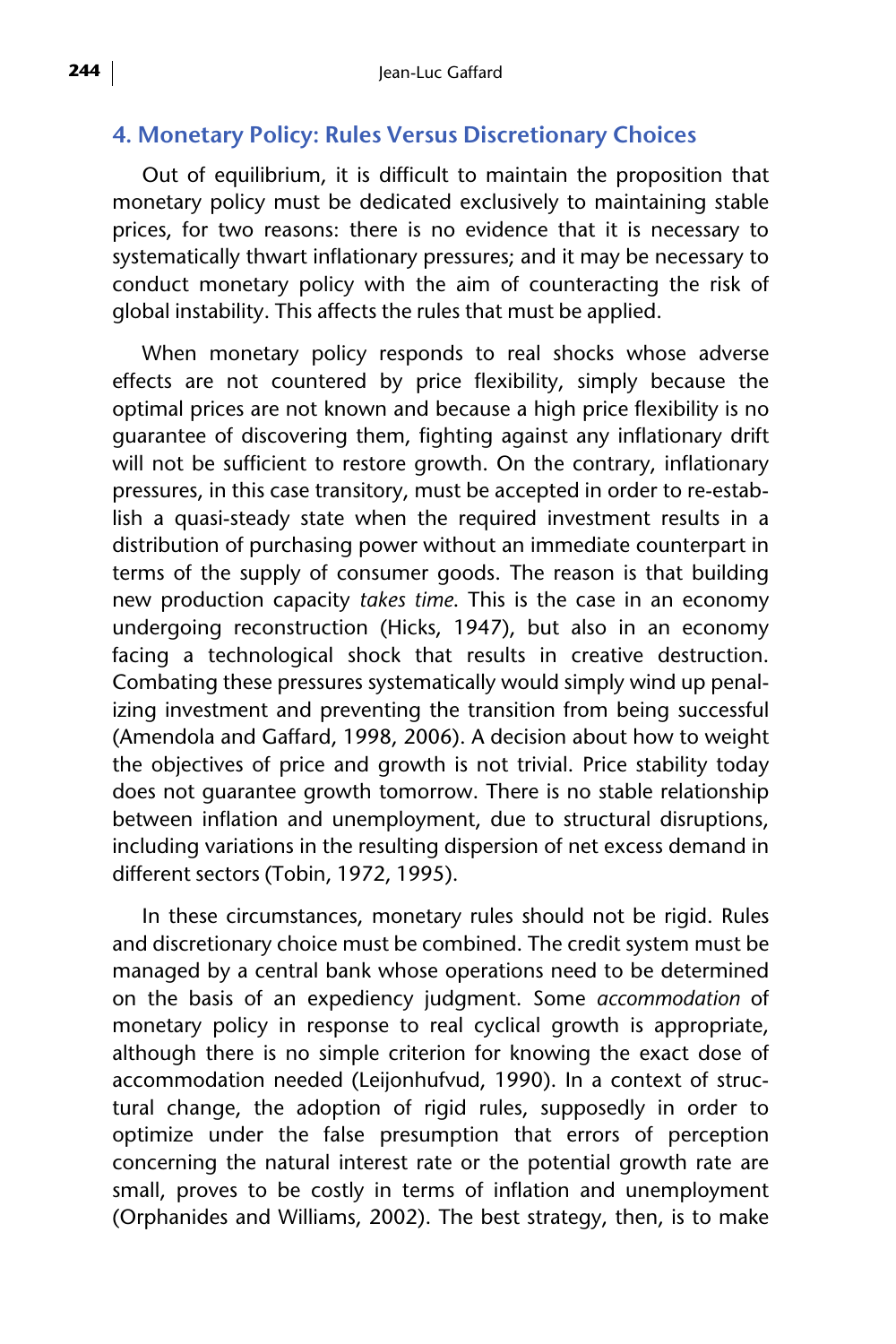adjustments to changes in the rate of inflation and to the level of activity, implying a certain degree of *inertia*. Inertia has a simple justification: raising the interest rate sharply to counteract inflationary pressures will undermine investment and may lead to a shortfall in future capacity, i.e. future inflationary pressures that can be anticipated. Keeping the interest rate too low due solely to the absence of inflationary pressures, despite a low unemployment rate, can lead to an excess investment in productive assets, and also an excess investment in financial and real estate assets. Thus, the quantitative easing policy enacted recently with a view to stimulating activity and returning to a positive inflation rate in order to escape the constraints of a zero interest rate has had the main if not sole effect of promoting the purchase of existing financial assets, at the risk of provoking a new financial crisis.

In fact, the problem goes beyond monetary policy that is defined without the need to refer to the behaviour of financial and non-financial actors to include the organization of the banks and the functioning of the financial markets. It is, of course, important to strengthen micro and macro-prudential measures, and equally so to ensure that firms benefit from patient capital.

To understand this, it must be remembered that liquidity is a complex notion, in the sense that it is not reducible to holding money or readily negotiable assets (Hicks, 1974). There are actually three types of financial assets: current assets, reserve assets and speculative assets. The first are essentially complementary to the real assets required to produce and therefore cannot be considered liquid. The second type, which refers to the ability to raise funds on the markets or to borrow from banks, is the liquidity required to pursue an investment activity with a long-term involvement. The third type are held for immediate gain and are not directly related to production and investment activity. This distinction, which is probably difficult to establish empirically with respect to the last two categories, is significant as to the meaning imparted to liquidity, in that it reflects a *sequence* of choices and not a one-off choice. The function of liquidity is to preserve a capacity for choice in the future, knowing that all investments are not equivalent, depending on whether or not they correspond to future demand.

Nevertheless, there is a dilemma. On the one hand, liquidity is a matter of a sequence of choices because market information is not immediately available whereas investments in real assets are irreversible,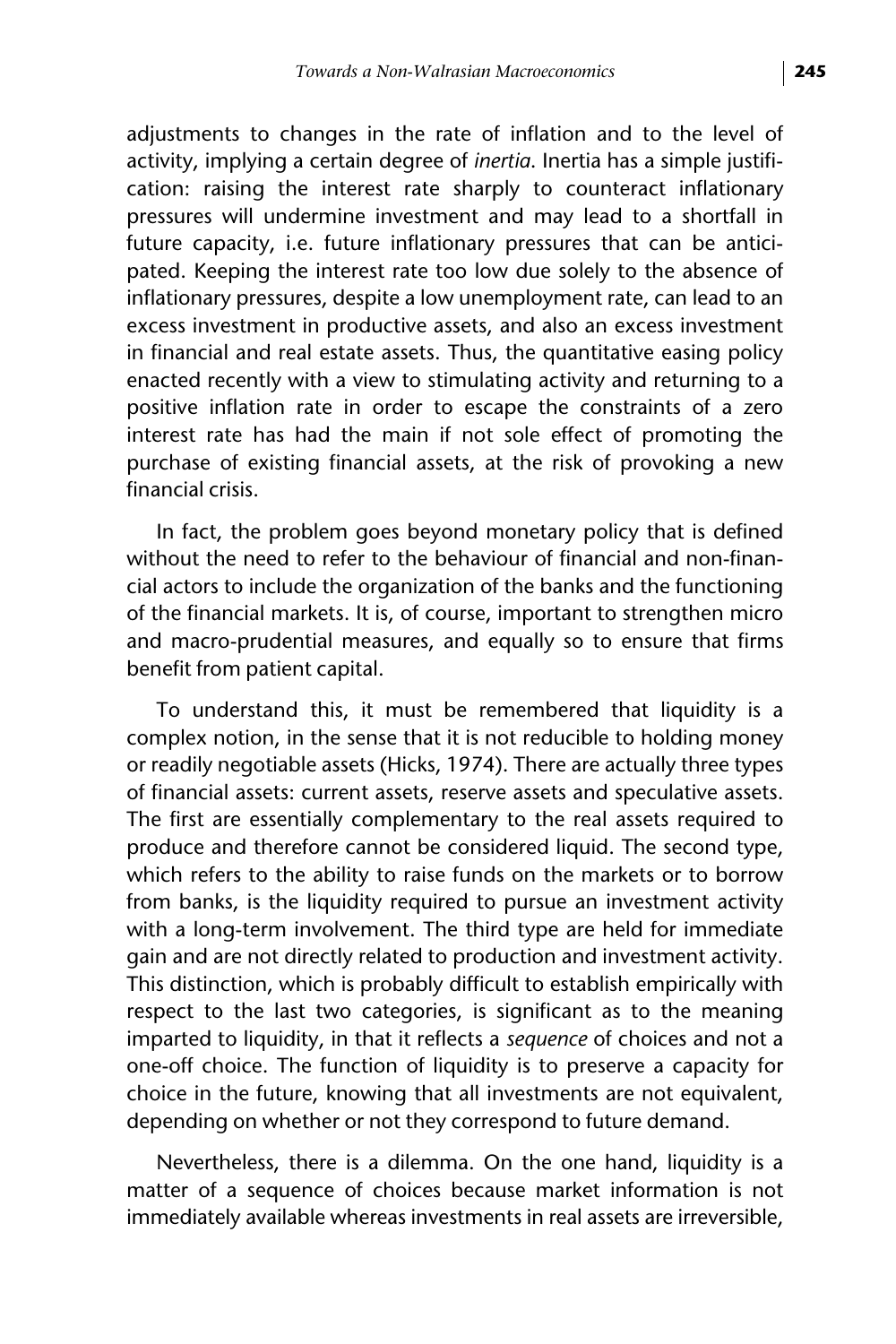which would imply delaying investment decisions in case of too much uncertainty, the social function of liquidity being that it gives time to think. But, on the other hand, learning is the result, not of the passing of time, but of a firm commitment, implying that finance commitment is a necessary condition for the other stakeholders to embark on an innovation process. Given that any investment has a gestation time that is longer as the expected productivity gains are higher, and that, in addition, successive investments are complementary to one another, which explains the weak influence of interest rate changes on the current investment rate (Hicks, 1989), firms must be able to benefit from a long financial commitment, i.e. from *patient capital*, whether this is provided by banks or by shareholders (Mayer, 2013). As a matter of fact, "there must usually be a practical distinction between 'inside' shareholders, who feel themselves to be closely associated with the company, so that (like established labour) they expect to go on holding for considerable periods, and the fleeting population of shareholders who are loosely attached. All shareholders alike will have to be paid the dividend, but while the outsiders are concerned with no more than the current dividend and with the market value of the shares, the insiders are concerned with the future of the company, and so with the dividends they expect, on their own information, to receive at future dates" (Hicks, 1989, pp. 87-88). Therefore, monetary analysis should focus on the coordination needed to make a credible commitment in irreversible investments, and monetary policy should aim at influencing investment decisions of this type rather than only targeting the inflation rate. Its effectiveness depends on its ability to affect the liquidity of firms and banks. The inefficiency of monetary policy is due not to the fact that the interest rate is at bottom but to the behaviour of the banks and, more generally, to the organization of the financial system whenever it prioritizes a rapid return on investment (Stiglitz, 2017).

#### **5. Fiscal Policy: Rules Versus Discretionary Choices**

In the world of dynamic stochastic general equilibrium models, if expected inflation exceeds the set target, the central bank sharply and abruptly raises its interest rate to quickly bring the inflation rate back to the required level. In such a world, the government should only reluctantly pursue an expansionary fiscal policy, as it will anticipate that any increase in aggregate demand driven by rising government spending will be offset by an equivalent reduction due to central bank action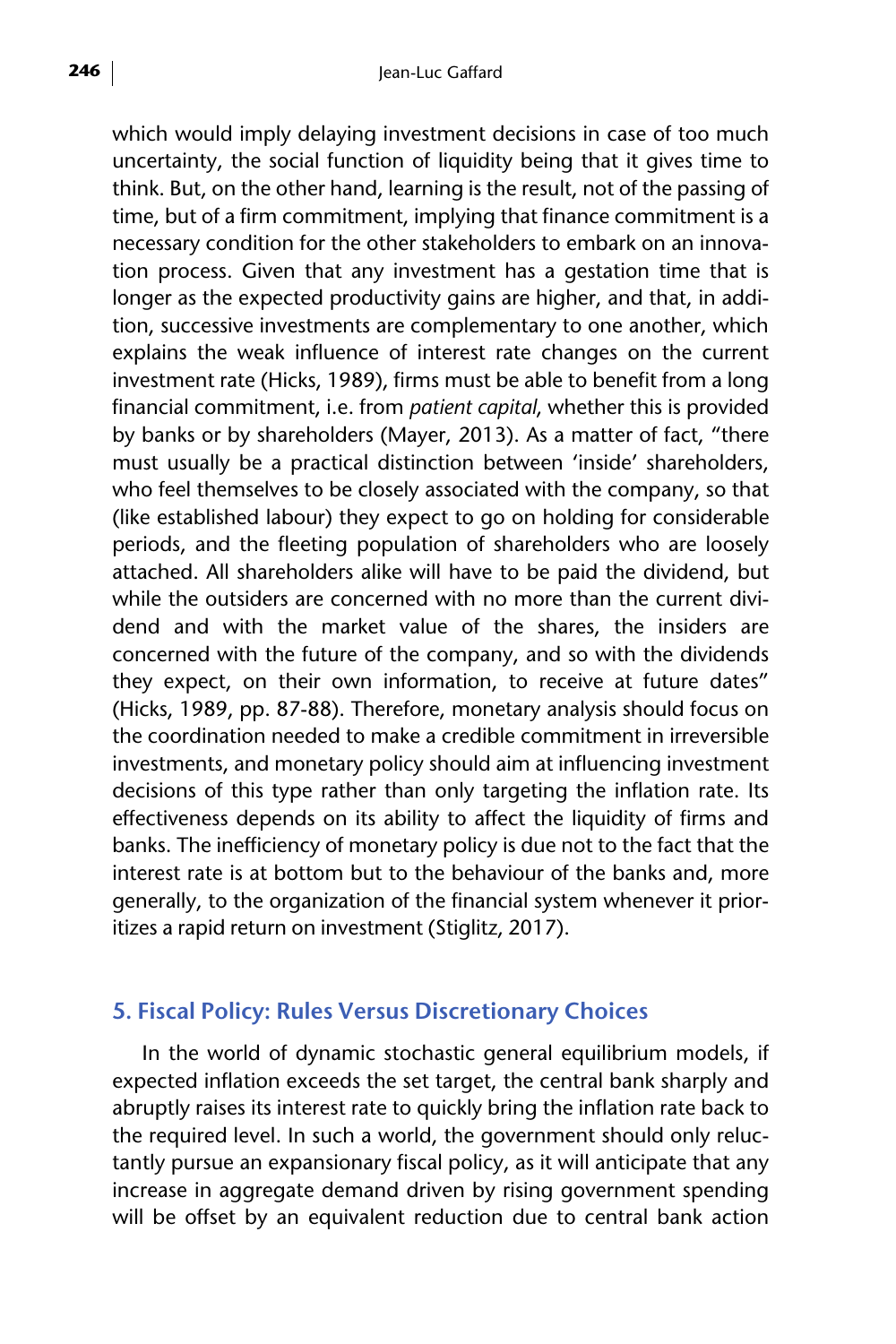when the latter is independent and applies the rule laid down. Moreover, when monetary policy is tight and fiscal policy lax, the lack of monetary financing of the public deficit causes the public debt to rise. There comes a time when fiscal solvency is no longer assured. Unless the deficit is cut drastically, there is no alternative to monetizing the debt and, therefore, to high inflationary pressures (Sargent and Wallace, 1981). To escape this unpleasant arithmetic would simply require imposing a fiscal rule.

This arithmetic is, however, belied when it comes to a sequence of events *out of equilibrium* that is induced by the formation of distortions in the temporal structure of production capacity. Imbalances follow one after the other and can be amplified, resorbed or offset. Thus, excess supply and unemployment can be followed by excess demand and inflationary pressures. Therefore, increasing public spending today and correspondingly increasing public debt will reduce the excess supply and current unemployment, while taxing income later will reduce, also later, excess demand and inflationary pressures. In this case, the increase in public debt does not reduce current consumption, while the subsequent repayment of this debt will reduce future consumption to the benefit of the economy over the period as a whole. The *temporal* dimension of Keynesian policy is related here to the poor *temporal* distribution of excess demand that is left unadjusted by intertemporal price adjustments (Leijonhufvud 1992). Needless to say, the Ricardian equivalence between borrowing and tax – meaning that fiscal policy is ineffective – does not hold. Out of equilibrium, no action is neutral. Only an active policy is likely to maintain the economy's stability. When a budget deficit follows a rise in private savings and a downturn in activity, the real question is how long must a budget deficit be accepted and what should be its amount before public spending can be boosted by private spending. The challenge is to maintain or re-establish a relative balance between supply and demand at each moment and over time.

When a restrictive monetary policy constrains investment, as was the case in Europe in the 1990s, it is the pattern of the fluctuations that is changed. The recurring shortfall in investment has the effect, cycle after cycle, of reducing the rate of growth compatible with price stability and of pushing up the unemployment rate that doesn't accelerate inflation, which some people call the equilibrium unemployment rate, as lower investment *today* means a lower level of output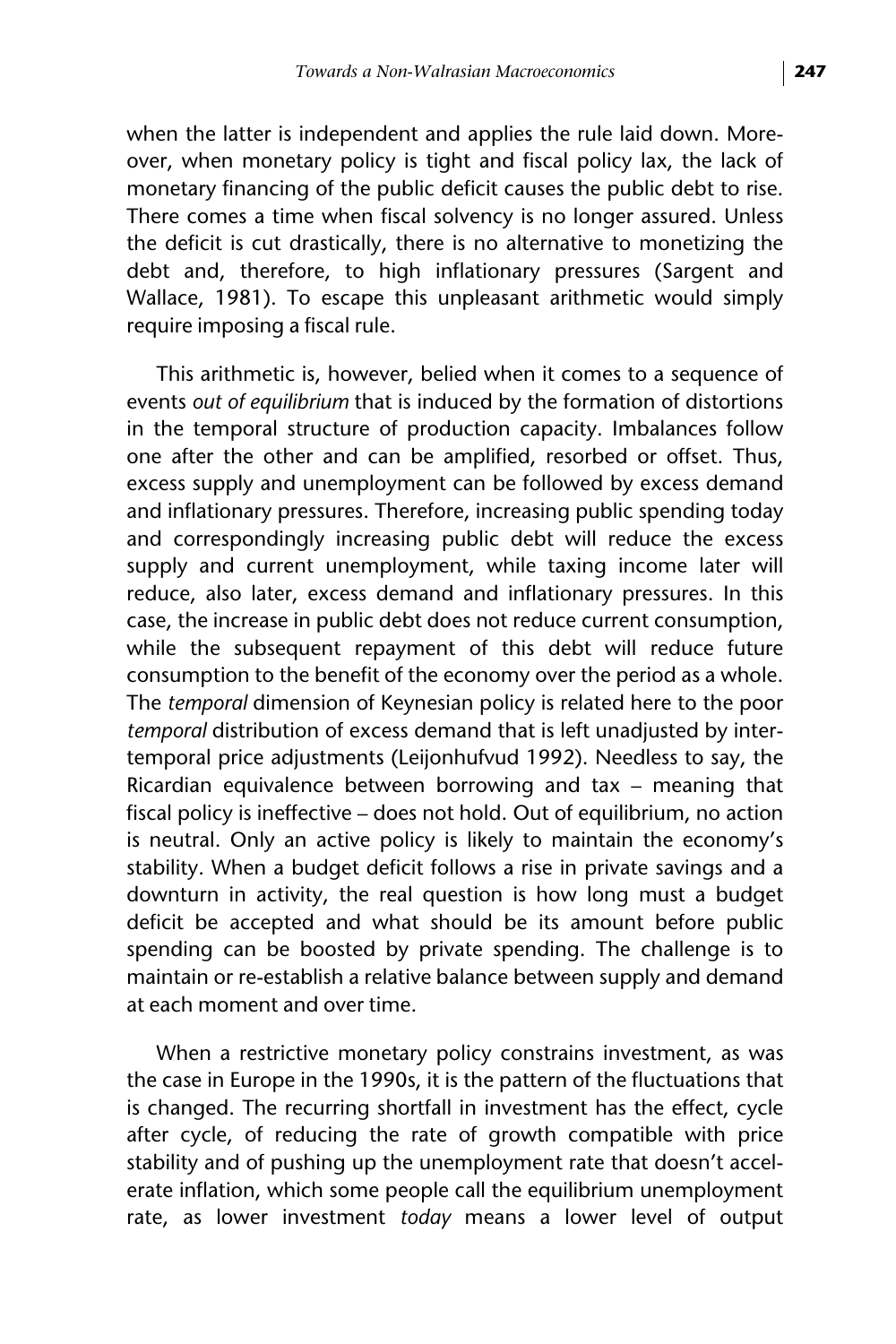*tomorrow,* and hence reaching the inflationary barrier faster. Simultaneously imposing a constraint on the budget deficit maintains and aggravates the fluctuations. It leads to a fall in public spending during a recession, accentuating the slowdown and helping to reduce the duration of the subsequent recovery phase by undermining public investment. It leaves the door open to the possibility of lowering taxes without a corresponding decline in public spending during boom periods, creating inflationary pressures that can in turn lead to a tightening of monetary policy and a premature turnaround in the economy. No effective constraint is introduced in the expansionary phases of the cycle, but the recessions are amplified, which cannot be interpreted as deviations from a predetermined trend, but rather as a phase of an essentially endogenous development that the budget constraint helps to shape. The rules, which are supposed to avoid the unpleasant arithmetic described by Sargent and Wallace (1981), plunge the economy into a highly unpleasant series of imbalances.

When, as happened in the United States in the 2000s, the inflation rate is contained despite rising household indebtedness, in view of the rule, there is no need to raise the interest rate nor worry about lowering it. The strict application of the monetary rule did not, however, prevent the budget deficit from widening. Faith in the virtues of the rule and misjudging the true causes of price changes masked the unsustainable nature of private debt and prevented anticipating the outbreak of the financial crisis, which ultimately led to a further increase in the budget deficit.

When the budget deficit and the public debt have increased as a result of a fall in activity, and if, as was the case with the sovereign debt crisis in the euro area, it is impossible for the central bank to intervene as lender of last resort, the financial markets become the masters of the game and impose a rise in interest rates, in this case highly differentiated interest rates. It is these markets, and not the central bank, that, via the interest rate, enforce a form of fiscal discipline. This arithmetic is very likely to cause a further downturn in activity and a further widening of the budget deficit.

In all these situations, the unpleasant arithmetic of equilibrium gives way to the no less unpleasant dynamics of disequilibrium, which calls for a policy mix that takes into account the role of *time* in the face of the adjustments necessitated by structural shocks. This means that both inflationary pressures and budget deficits must be accepted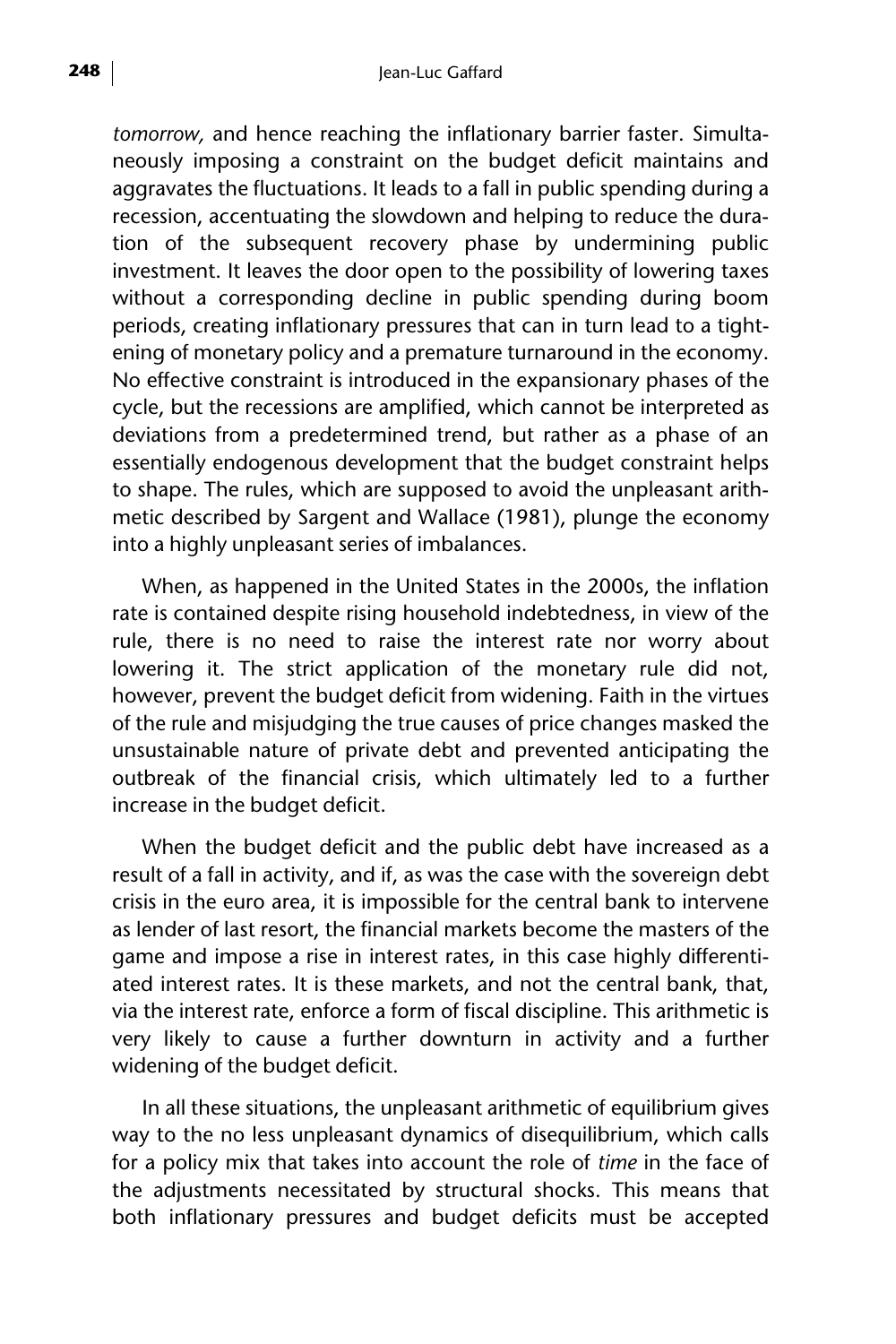temporarily when they are a clear factor involved in the coordination of economies that are naturally in disequilibrium.

The impact of a fiscal stimulus is of course highly dependent on the state in which an economy is found. In a depressed economy, characterized by massive unemployment and excess capacity in all its sectors, which is what Keynes referred to, a decision by producers to hire and to raise wages would create a solvent demand to which producers would respond instantly. Nevertheless, coordination between aggregate supply and demand requires public intervention in the form of allowances paid to the unemployed or hiring for public works. A signal is thus sent to firms that a solvent demand exists. The multiplier effect on income and employment is then necessarily high because of the match between available capacity and the increased demand thus obtained.

The same does not hold in the case of a recessionary economy for several reasons. In general, the supply structure is not in harmony with the demand structure, and efforts to stimulate demand are usually hampered by bottlenecks resulting from a lack of available production capacity, including due to a lack of the required workforce skills. Second, an increase in demand leads firms to raise the utilization rate of their production capacity but not necessarily their investments, either because they are excessively indebted or because they do not have sufficient information on the nature and volume of future demand. This leads them to adopt a wait-and-see position, as they prefer to maintain liquidity by keeping their reserve assets or preserving their capacity to take on debt, with the aim of better identifying the type of investment to be made. The initially higher multiplier effect of public spending is, in all cases, reduced. Fiscal policy must be part of a policy mix that includes monetary policy, but also, as mentioned above, the organization of the financing system and, undoubtedly, the organization of the markets, with the objective of extending the time horizon of the firms.

#### **6. Revisiting Structural Reforms**

Structural reforms refer to a certain idea about what the microeconomic foundations of macroeconomics should be, in this case perfectly flexible markets that guarantee being on the best trajectory. However, far from leading to an increase in productivity, they can constitute real obstacles to innovation by generating forms of *dualism*. It is difficult, in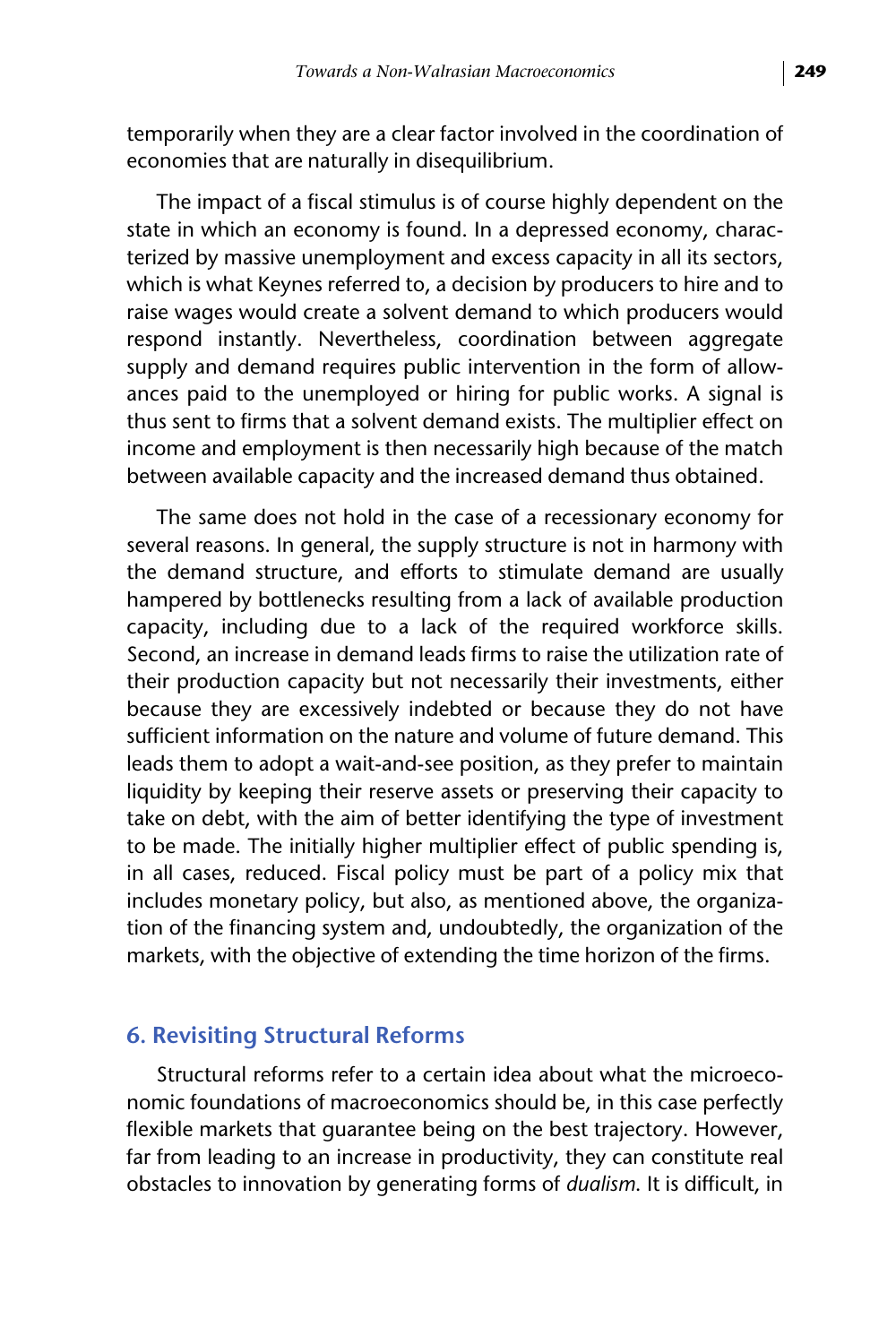fact, to stick to the identification of configurations of the economy that are possible in the long term without having to worry about the chain of events that may occur as a consequence of structural reforms or simply as the already proven consequence of flexible markets. While it is possible to imagine rational behaviour guided by expectations of permanent income in the absence of the destruction of resources, this same hypothesis becomes untenable once economic agents are confronted, not only with a fall in their remuneration, but also with a narrowing of their time horizon due to such destruction and to the resulting hysteresis effects.

The destruction of jobs in declining activities requires that the employees concerned be mobile occupationally and geographically. Reducing job protection and lowering wages in these activities so as to encourage mobility is not a solution. Everything depends on what happens to the labour resources.

In fact, the resources released, far from being directed to higherpaying, high-tech activities, could well be compelled to move to activities where the jobs on offer are low-skilled, sometimes part-time and often precarious. This explains, moreover, why a situation of almost full employment does not go hand in hand with inflationary pressures, as can be seen currently in the United States.

The fall in the wages of workers made redundant in troubled industrial sectors and hired on precarious contracts in low-productivity protected sectors leads to the impoverishment of a large part of the population, which will result in a fall in domestic demand. This can be thwarted only by granting consumer loans to these impoverished households, which is not without risk if a lack of solvency were to push the economy into a crisis, as happened in the United States in 2008.

This form of reconversion, and the attendant fall in wages, also affect the accumulation of human capital and, consequently, potential growth. In the face of financial constraints, the workers will have neither the time nor the financial means to train themselves, even if they are encouraged to do so by the wage differential with skilled workers, especially since the credit market is imperfect and it is not possible for them to take out a loan against their future income.

The *dualism* that sets in, being synonymous with deepening inequalities and the decline of the middle class, affects the structure of demand. The wealthiest households buy luxury goods manufactured in small volumes, sometimes abroad, or use their abundant savings for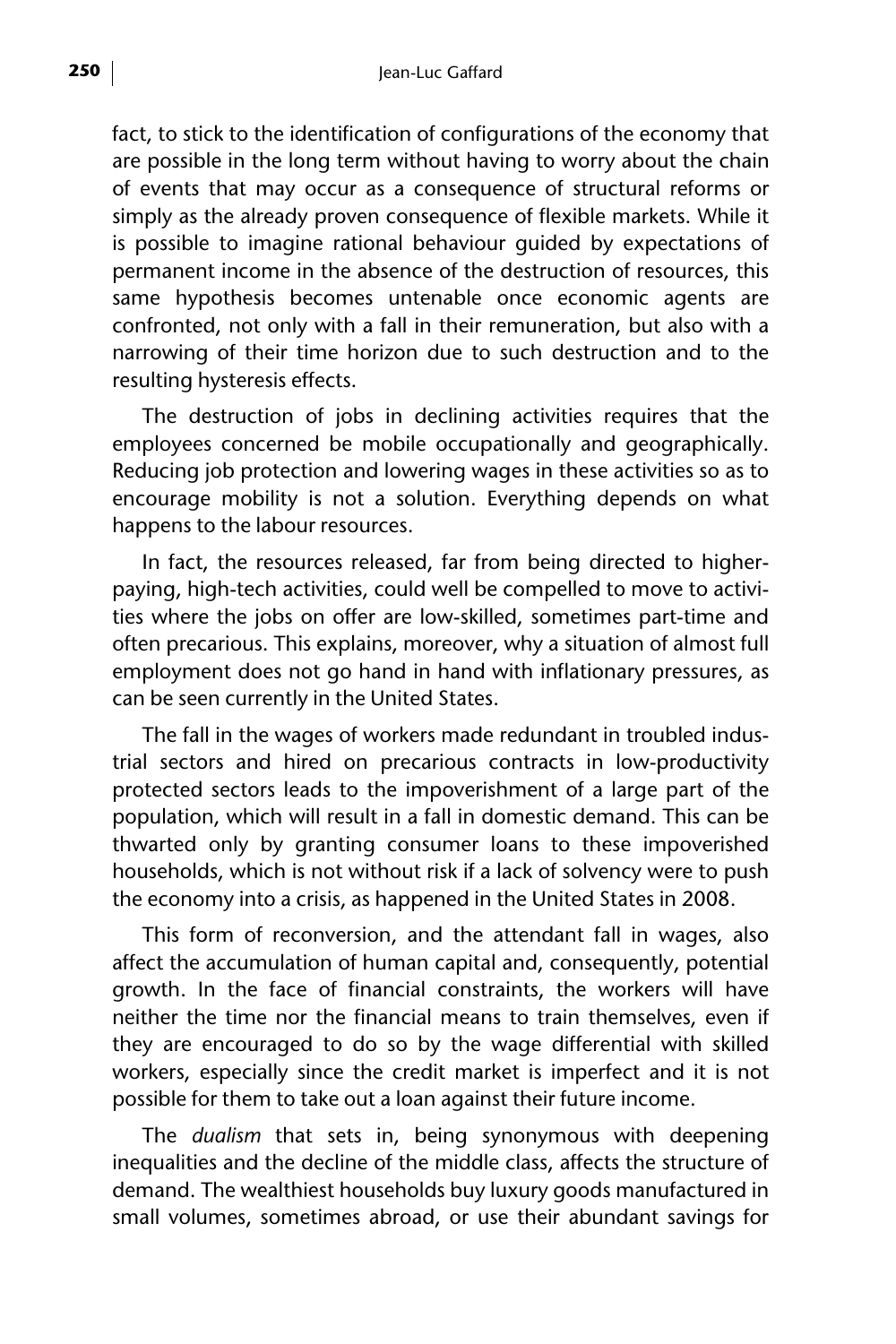the purchase of existing financial and real estate assets. The poorest households turn away from domestic products and buy low-cost products made in low-wage countries. A form of deindustrialization takes place, which has the effect of reducing productivity gains, export capacity and the potential growth rate, unless the strategy set out by business and approved by the government leads to capturing external markets and to rooting growth in the export of industrial goods, as happened in the case of Germany.

In short, the clearest result of labour market flexibility may be a *polarization* between high-skilled, high-wage jobs and unskilled, lowpaid jobs, with a fall in median wages. This would then look much like an internal devaluation, more appropriately called wage deflation, which is actually aimed at boosting the market shares of domestic firms in the hope that growth will be driven by exports.

It is not labour market rigidities that are directing investment and technological decisions in such a way that these investments have a negative effect on productivity and growth, but rather the development of dualism in the labour market accompanied by a fall in the median wage, which affects the structure of the economy and its capacity for medium-term growth. This is undoubtedly the reason why, in the most recent period, productivity gains were as weak in the United States as in the euro zone countries, despite significant differences in terms of job protection, the intensity of competition in the goods and services markets, the weight of the public sector, taxation and the innovation effort.

This observation invites us to reconsider what might be the microeconomic foundations of macroeconomics. The *commitment* of the owners of capital to engage in long-term investment is a necessary but not sufficient condition for other stakeholders in the company – employees, suppliers and customers – to commit in turn. These different actors also need to benefit from mutual guarantees of their commitment. These guarantees are obtained through the conclusion of agreements that establish long-term relations, in the form of lengthy contracts (employment contracts, sub-contracting agreements, and distribution contracts) that structure industrial organization (Richardson, 1990). The search for immediate responsiveness to the current signals, which is hidden behind the current idea of flexibility, gives place here to an entrepreneurship dedicated to the creation of value rather than its diversion, a capacity at the heart of the process of competition through innovation.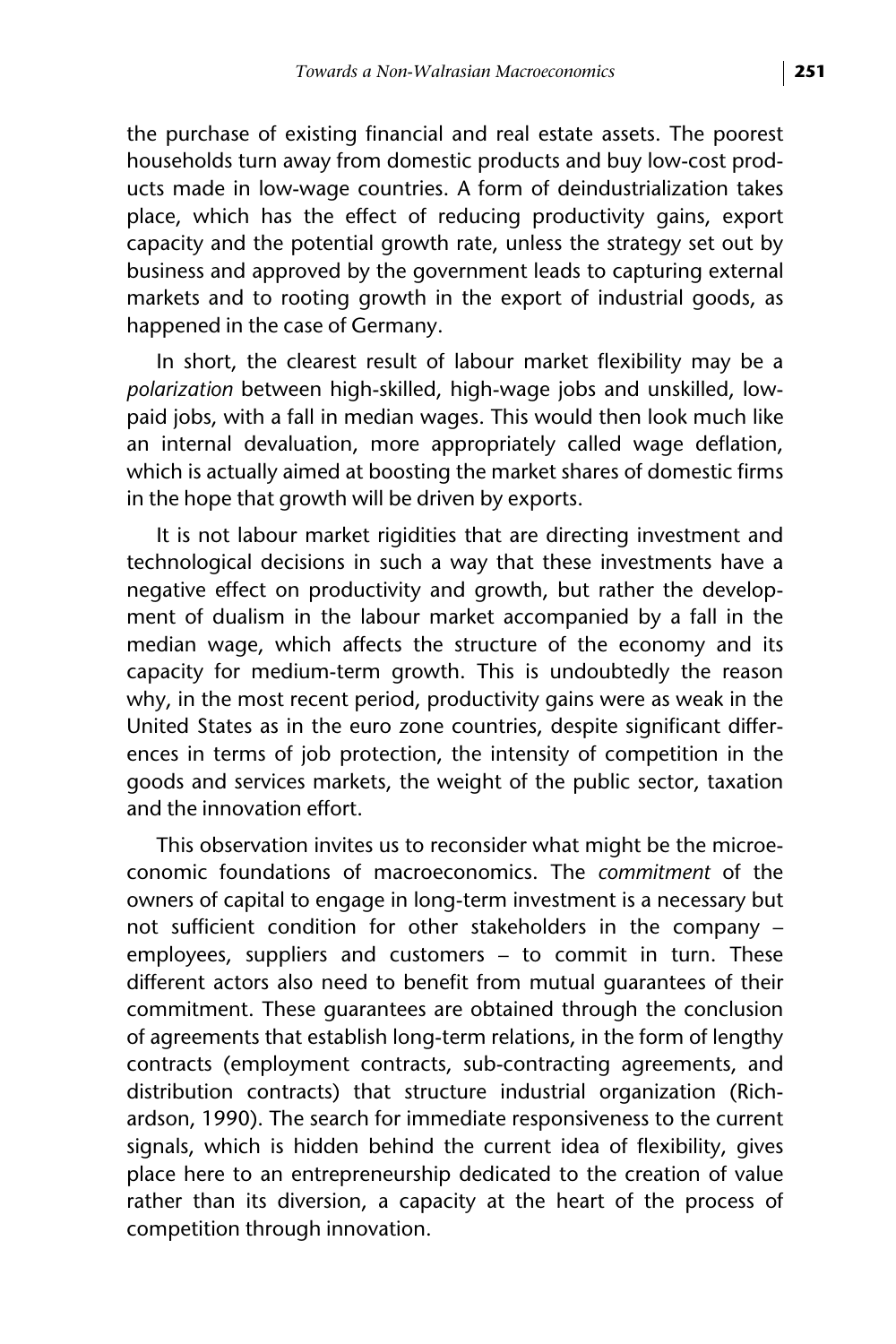### **7. Conclusion**

With the stochastic dynamic general equilibrium model, anything can happen. This does not mean that we know why an event has happened, nor that we can conclude that it is the result of intertemporal optimization behaviour. This modelling makes it possible to introduce all the *ad hoc* elements that one wants, whether this means different types of shocks (of supply and demand) or frictions (consumption habits, cost of adjustment of the capital stock), making it difficult to understand the sequence of events (Stiglitz, 2017) – but not without concluding that there is ultimately a final cause of what has happened, in this case market failures, understood as a lack of flexibility, implying that economic policy should be conducted in such a way as to correct these. The economy jumps instantly from one equilibrium to another, with no consideration of the dynamics engendered by the unexpected formation of real or financial stocks. Future markets are eventually considered, but without imagining that crises can make these disappear rather than creating them (Heymann and Leijonhufvud, 1996). No temporal dependence phenomenon is considered, even when Markov processes are introduced according to which, if the present state makes it possible to predict the future state, the prediction is not improved by knowledge of past information.

In fact, in this type of model, *constant laws* govern the relations between events, which winds up with the economic agents being known, and corresponds to what Hicks (1979) calls *contemporary* causality. Nothing is said about the opportunity or the possibility of answering in one way or another to the signals emitted. The reference period is an accounting period that is, by definition, completely arbitrary and whose duration has no influence on the final result.

The *sequential* causality that Hicks (1979) opposes to contemporary causality negates the existence of such constant laws. It means that multiple and varied evolutions are possible, conditioned by the variety of eligible choices taken *en route*. Decisions appear for what they are, that is, choices constrained by the heritage of the past (embodied in real and financial stocks) and creators of future constraints or, if you prefer, they are milestones along the causal chain. They call for an appreciation of the opportunity and possibility of the choices involved at each stage. Time periods become decisive in the course of evolution: the time that elapses between the signal (coming from the market or the authorities) and the decision-making; and the time that elapses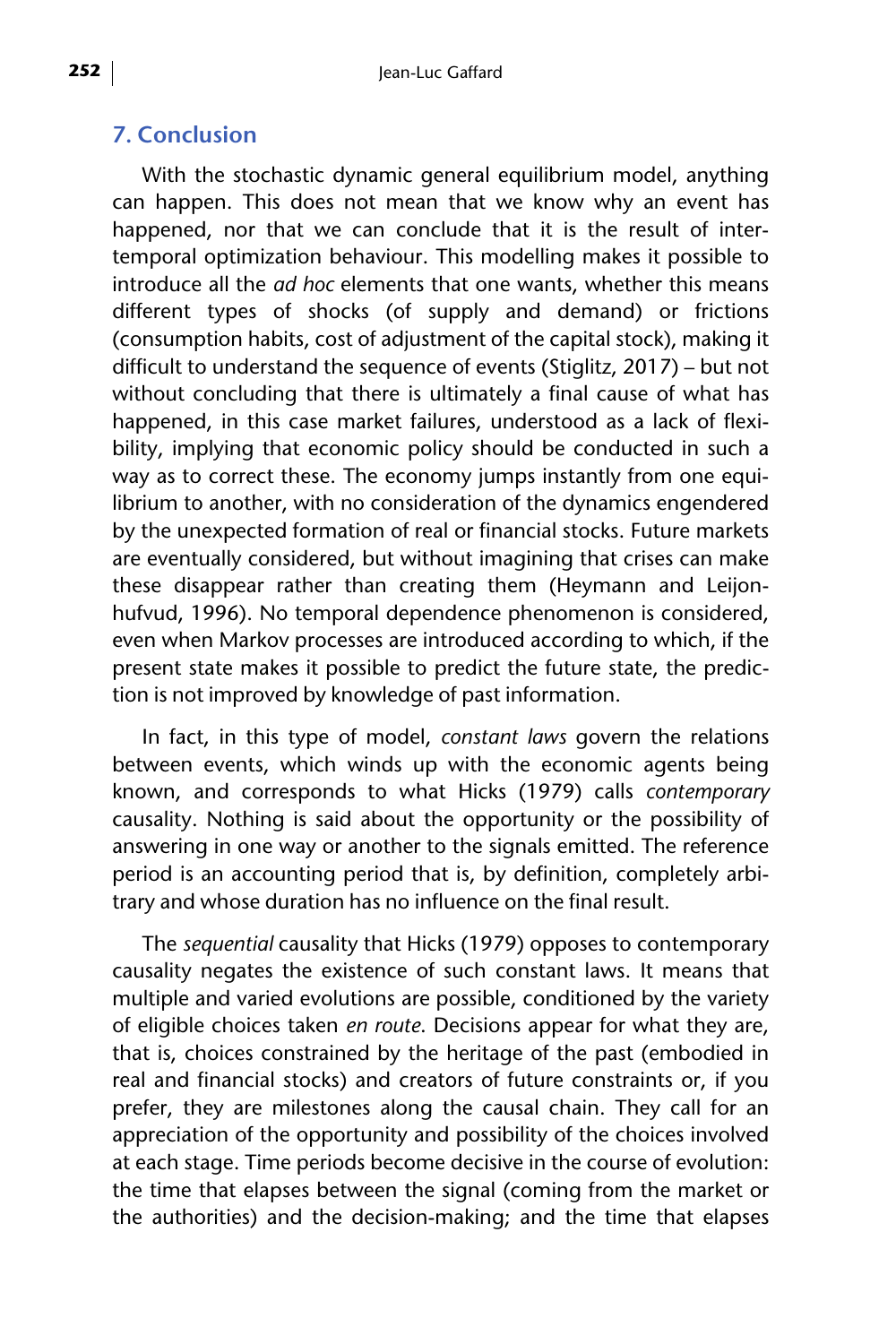between the latter and its realization. These time periods can be quite variable. The reaction to the signal can be fast or slow. The same is true of the actual implementation of the decision taken. An increase in income does not necessarily result in an increase in consumption, both because consumers can wait to know more about the signal sent and because the goods they intend to demand are not immediately available. An increase in costs does not lead to an increase in prices, because entrepreneurs wait to find out what their competitors will do, or because they might be bound by medium-term contracts with their customers, or because they prefer to cut their margins. Holding stocks of assets, including liquidity, and access to credit are factors that influence the length of these time periods and, consequently, expectations that become essentially endogenous.

The evolutionary economic analysis thus conceived should be ordered in two parts: a theory of the elementary period, which must be completed by a theory of the continuation, which is concerned with the effects produced by the events of the earlier periods on the plans and expectations that determine the events of subsequent periods (Hicks, 1956, 1990).

The difficulty with such a dynamic analysis method stems from the fact that disequilibrium forces are much less reliable than equilibrium forces. Multiple paths can be taken with configurations that are the fruit of the sequence of disequilibria, in the centre of which are the stocks that are the expression and the vector of propagation. The path that will actually be taken is due not only to the animal spirits of the decision makers, but also and mainly to the role of institutions. However diverse these may be, they must have a major objective: to constrain the paths followed, to smooth out fluctuations by recognizing the need for certain forms of *rigidity* or *inertia,* with the aim of allowing the various actors to cope with the combined interplay of uncertainty and irreversibility and to be projected over a sufficiently long time.

The analytical approach thus sketched out is characterized as non-Walrasian in order to clearly indicate that it ruptures with models that persist in the description of equilibria, even if they are multiple, with their claim to novelty based on insisting on the complexity of relations, the multiplicity of agents and the shocks they suffer, and the asymmetries or incompleteness of information, but without recognizing the sequential dimension of economic processes and the *time dependence* of events rooted in real and monetary phenomena.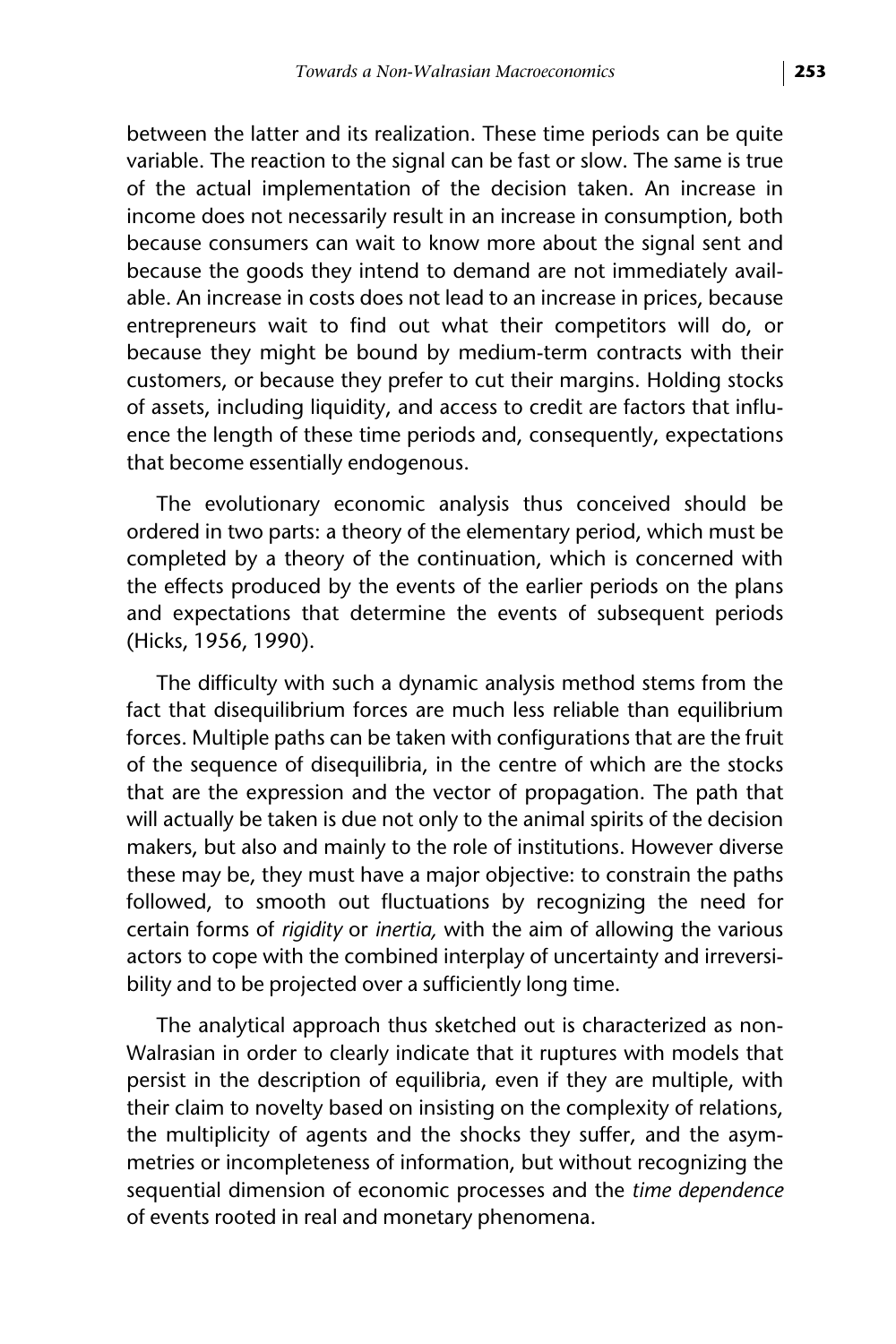#### **References**

- Amendola M. and J-L. Gaffard, 1988, *The Innovative Choice*, Oxford: Basil Blackwell.
- Amendola M. and J-L Gaffard, 1998, *Out of Equilibrium*, Oxford: Clarendon Press.
- Amendola M. and J-L Gaffard, 2006, *The Market Way to Riches: Beyond the Myth*, Cheltenham: Edward Elgar.
- Amendola M., Gaffard J-L and F. Saraceno, 2004, "Wage Flexibility and Unemployment: The Keynesian Perspective Revisited", *Scottish Journal of Political Economy,* 51: 654-674.
- Day R. H., 1993, "Non-Linear Dynamics and Evolutionary Economics", in R. H. Day and Ping Chen, (eds.), *Non-Linear Dynamics and Evolutionary Economics*, Oxford: Oxford University Press.
- Gaffard J-L, 2014, "Crise de la théorie et crise de la politique économique", *Revue Economique,* 65(1): 71-96.
- Georgescu-Roegen N., 1968, "Structural Inflation Lock and Balanced Growth", Reprint in *Energy and Economic Myths*, New York: Pergamon Press.
- Heymann D. and A. Leijonhufvud, 1996, *High Inflation*, Oxford: Oxford University Press.
- Hicks J. R., 1933, "Equilibrium and the Cycle", translation under the title 'Gleichgewitch und Konjonktur', *Zeitschrift für National Ökonomie* 4. Reprinted in J. R. Hicks (1982): *Money, Interest and Wages, Collected Essays on Economic Theory*, Oxford: Basil Blackwell.
- Hicks J.R, 1947, "World Recovery after War: a Theoretical Analysis", *The Economic Journal,* no. 57: 151-164. Reprinted in J. R. Hicks (1982): *Money, Interest, and Wages, Collected Essays on Economic Theory, volume II*, Oxford: Basil Blackwell.
- Hicks J. R., 1956, "Methods of Dynamic Analysis", in *25 Economic Essays in Honour of Erik Lindahl*, Stockholm: Ekonomisk Tidskrift. Reprinted in J.R. Hicks (1982), *Collected Essays on Economic Theory, Vol. II*, Oxford: Basil Blackwell.
- Hicks J. R., 1973, *Capital and Time*, Oxford, Clarendon Press.
- Hicks J. R., 1974, *The Crisis in Keynesian Economics*, Oxford, Basil Blackwell. Traduction française (1988), *La crise de l'économie keynésienne*, Paris: Fayard.
- Hicks J. R., 1979, *Causality in Economics*, Oxford: Clarendon Press.
- Hicks J.R., 1989, *A Market Theory of Money*, Oxford: Clarendon Press. French translation (1991): *Monnaie et marché*, Paris: Economica.
- Hicks J. R, 1990, "The Unification of Macroeconomics", *The Economic Journal*, No. 100: 528-538.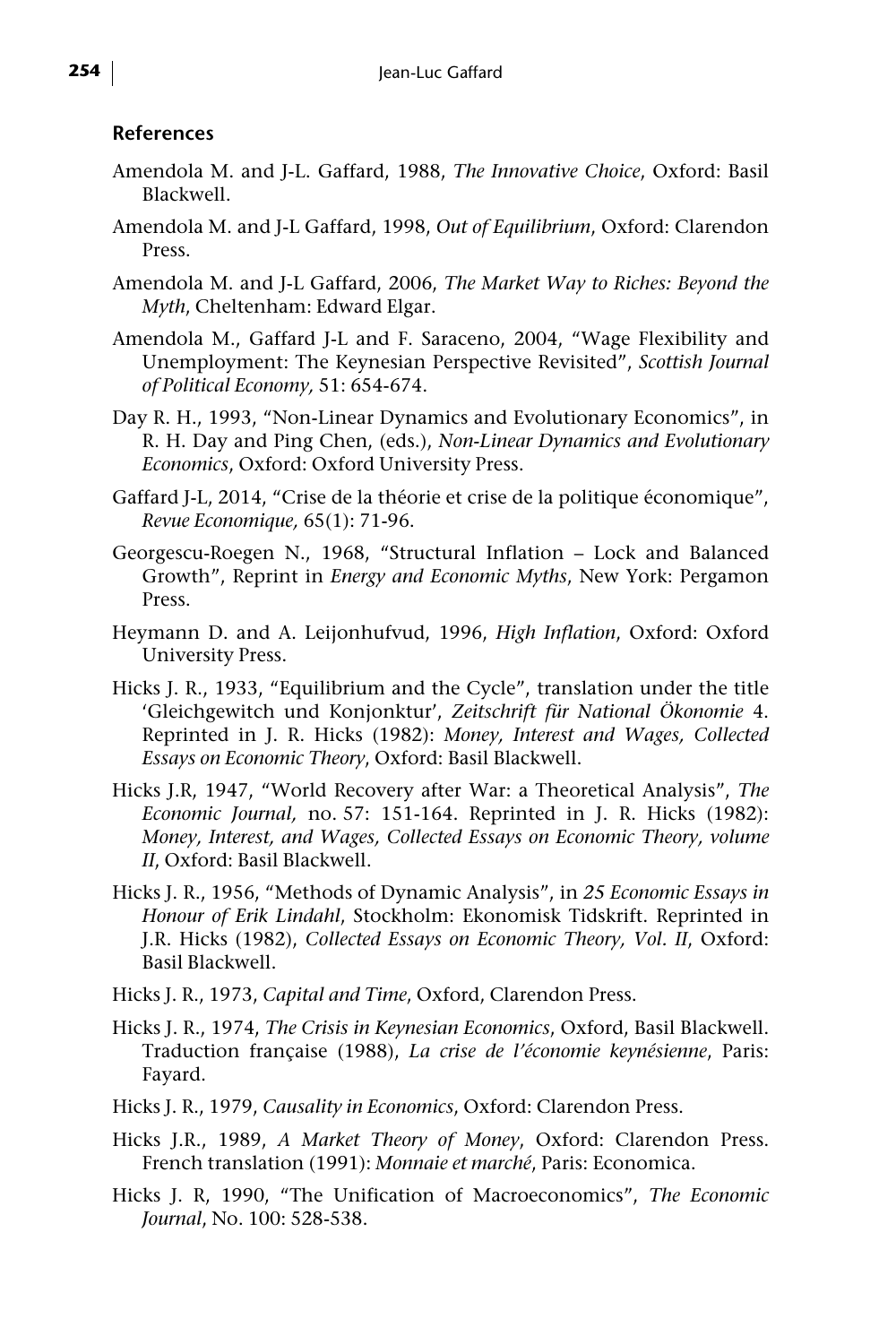- Leijonhufvud A., 1968, *On Keynesian Economics and the Economics of Keynes*, London: Oxford University Press.
- Leijonhufvud A. (1973): "Effective Demand Failures", *Swedish Journal of Economics*, Reprinted in A. Leijonhufvud (1981): *Information and Coordination*, Oxford: Oxford University Press.
- Leijonhufvud A., 1977, "Cost and Consequences of Inflation" in G.C. Harcourt, (ed.), *The Microeconomic Foundations of Macroeconomics*, London: Macmillan.
- Leijonhufvud A., 1990, "Monetary Policy and the Business Cycle under loose convertibility", in A. Courakis and C. Goodhart, eds., *The Monetary Economics of John Hicks*, supplement to *Greek Economic Review,* 12. Reprinted in Leijonhufvud A. (2000).
- Leijonhufvud A., 1992, "Keynesian Economics: Past Confusions, Future Prospects", in A. Vercelli and N. Dimitri, eds, *Macroeconomics: a Survey of Research Strategies*, Oxford: Oxford University Press.
- Leijonhufvud A., 1994, "Hicks, Keynes and Marshall", in H. Hageman and O. Hamouda, eds., *The Legacy of John Hicks*, London: Routledge.
- Leijonhufvud A., 1997, "Macroeconomic Complexity: Inflation Theory", in B. Arthur, S. Durlauf and D. Lane, eds., *The Economy as Evolving Complex System II*, New York: Addison Wesley and the Santa Fe Institute.
- Leijonhufvud A., 2000, *Macroeconomic Instability and Coordination*, Cheltenham: Edward Elgar.
- Leijonhufvud A., 2006, "Episodes in a Century of Macroeconomics", in D. Colander (2006), *Post-Walrasian Macroeconomics*, Cambridge: Cambridge University Press.
- Leijonhufvud A., 2008, "Keynes and the Crisis", *CEPR Policy Insights,* 23.
- Leijonhufvud A., 2009, "Macroeconomics and the Crisis: a Personal Appraisal", *CEPR Policy Insights*, 41.
- Leijonhufvud A., 2011, "Nature of an Economy", *CEPR Policy Insights*, 53.
- Mayer C., 2013, *Firm Commitment*, Oxford: Oxford University Press.
- Orphanides A. and J. C. Williams, 2002), "Robust Monetary Policy Rules with Unknown Natural Rates", *Brookings Paper on Economic Activity,* 2: 63-145.
- Richardson G. B., 1990, *Information and Investment*, *A Study in the Working of the Competitive Economy*, Oxford: Oxford Clarendon Press.
- Sargent T. and N. Wallace, 1981, "Some Unpleasant Monetarist Arithmetic", *Federal Reserve Bank Minneapolis Quarterly Review*, autumn: 1-17.
- Solow R. M., 2000, "Toward a Macroeconomics of Medium Run", *Journal of Economic Perspectives,* 14: 151-158.
- Stiglitz J. E., 1999, "Toward a General Theory of Wage and Price Rigidities and Economic Fluctuations", *American Economic Review*, no. 89: 75-80.